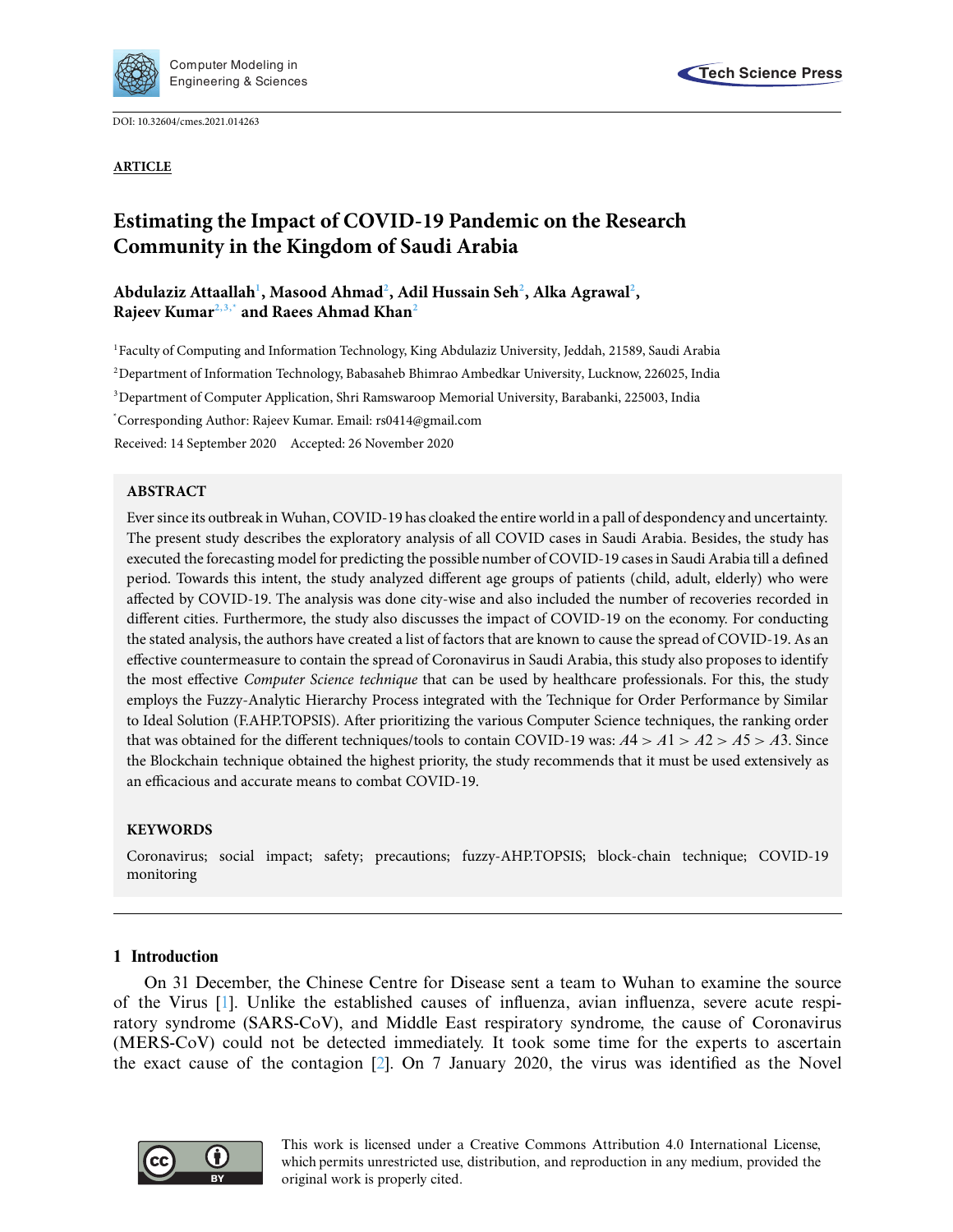Coronavirus (COVID-19). COVID-19 is different from SARA-CoV and MERS-CoV, but the virus is closely related to both of them [\[3\]](#page-16-2). The initial reports on COVID-19 stated that it was not more dangerous than SARS, and MERS-Cov. However when the virus started spreading uncontrollably due to person-to-person transmission with an unprecedented increase in the mortality levels, then the novel Coronavirus was declared to be far more fatal than SARS, and MERS-CoV [\[4](#page-16-3)].

China amended the infectious diseases law on 20 January 2020 to make COVID-19 a class B disease and frontier health and quarantine law was amended to intensify the efforts to contain COVID-19. On 23rd January 2020, China quarantined Wuhan, canceling flights and all other modes of travel to and from the city. By the time the world began to understand and respond to the magnitude of the COVID-19, the virus had transformed into a deadly pandemic. Several studies cite that delays in predicting the onset time can also spread the virus. Moreover, effective control and implementation strategies to control the spread of COVID-19 are tough because of the epidemiological features of the virus. Isolation and social distancing are useful in breaking the chain of transmission of the infection. Though most of the countries are now affected by Coronavirus, the worst afflicted are the USA, Brazil, India, Russia, Spain, UK, Italy, Peru, Chile, Cambodia, and Iran. One-third of the total cases have been identified in the USA alone. The USA is the most severely affected country where total cases from COVID-19 reached 48.5 lakhs, Brazil and India also most affected after the USA. The first case of COVID-19 in Saudi Arabia was confirmed in Riyadh City on 2nd March 2020. The source was traced to the carrier who had traveled from Iran to Bahrain than Saudi [\[5\]](#page-16-4). Thereafter the patients were treated in the isolation centres and travel to other countries was temporarily suspended. The first death from COVID-19 in Saudi Arabia was reported on 24th March [\[6](#page-16-5)].

As an effective technological aid, computer science techniques and tools are being used extensively for predicting, detecting, and tracing the Corona cases. Moreover, the use of Artificial Intelligence techniques has helped in the accurate identification of the COVID-19 patients at the initial stage of the disease, and also facilitated the development of efficacious drugs. Blockchain technology is also being used in the development of drugs and maintaining the data security of the patients [\[7](#page-16-6)]. In this article, we have done an exploratory analysis of COVID-19 cases and growth rate in two distinct timelines. The first scenario maps the growth rate of the cases from the very first day of the outbreak of Coronavirus till 31st July, 2020. In the second timeline, the growth rate of the virus from 1 July to 31 July has been analyzed.

Our analysis is aimed at depicting a relation between the two-time frames besides, with specific reference to Saudi Arabia, estimating the number of tests per 1 Million, fatality rate, number of infected, number of recovered cases. The adverse impact of COVID-19 on the economy of Saudi Arabia has also been discussed. Our study also details the side effects of the frequent use of *handwash*, *sanitizer* and *masks* on the environment and health. We have designed a list of *factors/criteria* that determine the COVID-19 spread and also enlisted the techniques being used to combat COVID-19 as another set of criteria for our calculations. Furthermore, we have applied the F.AHP.TOPSIS prioritization technique on the chosen criteria for assigning the priority rank to the various computer science techniques that are being used in combating COVID-19. As per the calculations and analysis done thereafter, *the blockchain technique* gets the highest priority.

COVID-19 pandemic is an unprecedented health emergency for the entire world and in the absence of any vaccine against the virus, the only effective means to contain the spread of the disease is early detection and prompt treatment of Corona cases. In this league, the present study assumes significant importance as the motivation of this study is to identify the best computer science technique that can be used by all the practitioners in their efforts to trace the Corona cases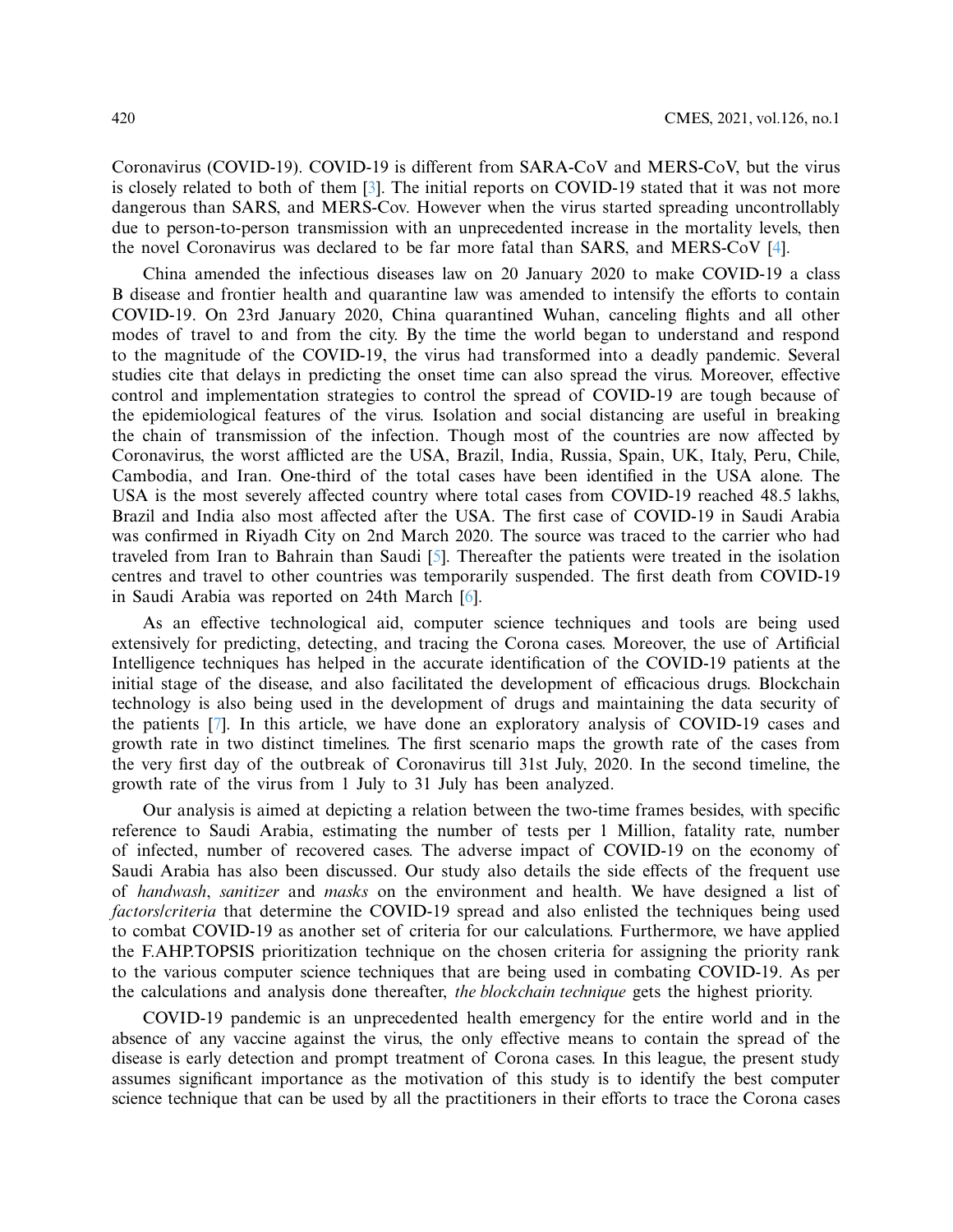promptly and accurately. As per the study's analysis, the blockchain techniques have the properties that can be effectively employed in identifying the infected people.

# **2 Methodology**

# *2.1 Study Design*

In this study, we have analyzed the cases of COVID-19 in Saudi Arabia. The Saudi government announced the temporary suspension of Umrah on 27th February. 20 days after this announcement, the government suspended the daily prayers and Friday prayers in the mosque. On 20th March, prayers for the general public in the mosques of Mecca and Medina were also suspended to control the spread of the COVID-19.

# *2.2 Data Source*

In our study, we have used the Saudi government's website *covid19.moh.gov.sa and worldometers.info* for data analysis and other information relevant to our research interest [\[8\]](#page-16-7). All the case records of COVID-19 are daily updated on these official websites [\[9](#page-16-8)]. Our study is not premised on a specific sampling of the total numbers of cases to predetermine the study size, and no eligibility criteria have been demarcated.



<span id="page-2-0"></span>**Figure 1:** Growth rate of total number of conformed cases

#### *2.3 Analysis*

Country-wise confirmed cases and the growth rate from the start of the outbreak of the pandemic to 31 July have been depicted in [Fig. 1.](#page-2-0) In the other scenario that we have analyzed for our research objective, the growth rate of the cases from 1st to 31st of July has also been calculated. The statistics also include the recovered cases, fatality rate distributed graph constructed for the severely affected countries. This study also discusses the impact on the economy and factors that affect COVID 19. In this study, we have focused primarily on Saudi Arabia. In the analysis, we observed that most of the cases are centred in Makkah al Mukarramah, and the second-largest number of confirmed cases is from Eastern Province. Riyadh has the third-largest number of COVID cases. All these three cities cover more than 50% of cases in comparison to the whole of Saudi Arabia. In terms of the maximum number of the recovered cases, Riyadh is first, and Makkah al Mukarramah is the second. Jeddah is on the third position in terms of the recovery rate. The recovery rate in these three cities is much better. Fatality rates are calculated by the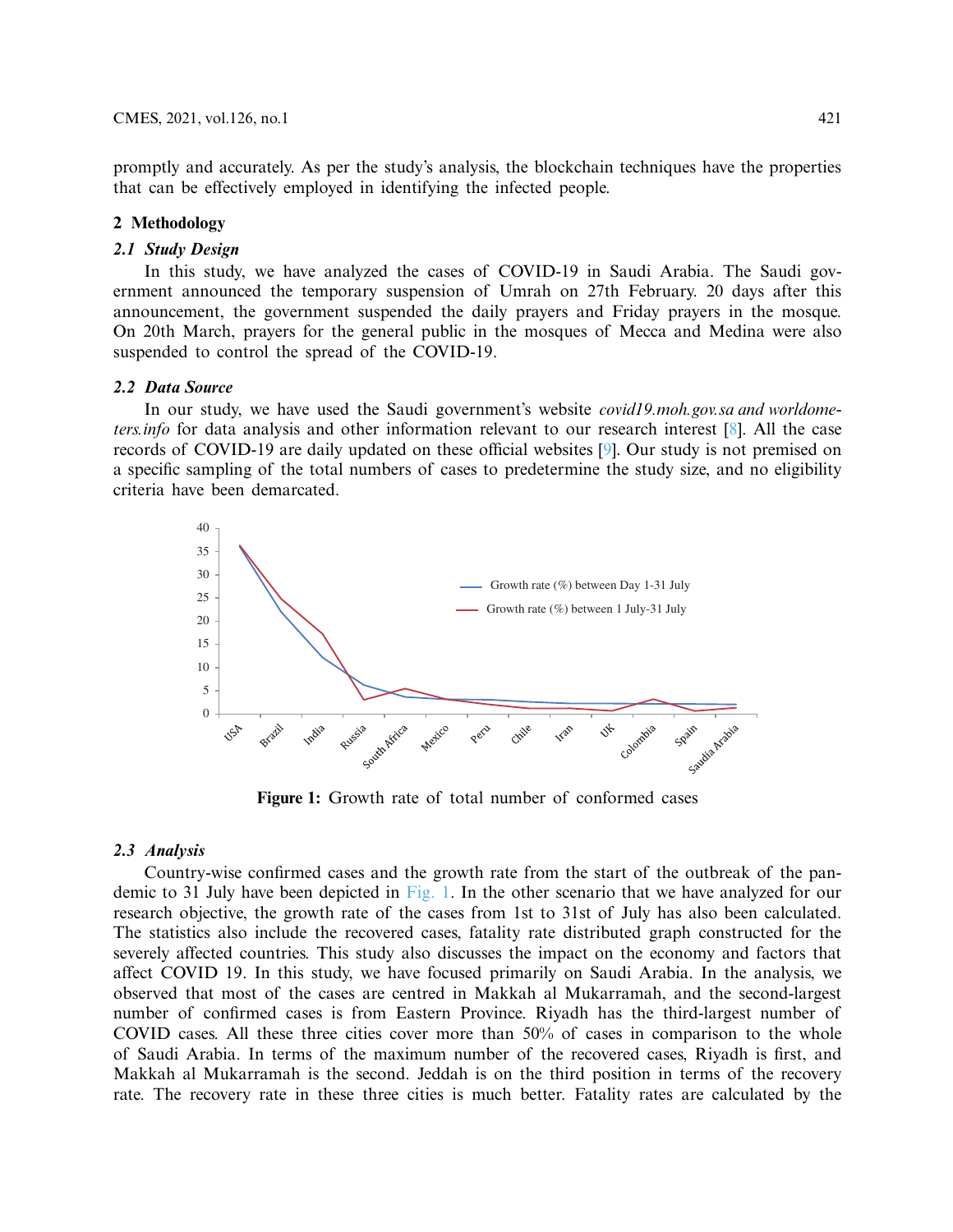<span id="page-3-0"></span>total number of deaths divided by the total number of cases, represented in the percentage by the Eq.  $(1)$ .

Fatality rate  $=$  total number of deaths/total number of cases (1)

Geo graphical-based analysis has also been profiled by the Saudi government, the country level position of every case by the colour-code maps of Saudi Arabia points to the cases in each city of Saudi Arabia [\[10](#page-16-9)]. The curve for all cases is also drawn by using the number of cases in the y-axis and reported date on the x-axis. Total deaths, totally recovered cases and total active cases can be analysed through this curve.

#### **3 Data Analysis and Results**

### *3.1 Confirmed Cases*

In [Tab. 1](#page-3-1) we have divided the data set into two parts: The first part pertains to the data set of the confirmed cases from the onset of COVID-19 to 31st July. We have analyzed the overall growth rate of the cases in the 13 worst affected countries in this timeframe. The second part refers to the data set of the confirmed cases from 1st July–31st July 2020. The growth rate in both the timelines has been calculated percentage-wise. In our analysis, we observed that from the start of COVID till 31st July, Saudi Arabia's growth rate is (2.05%), but this rate reached (1.34%) in the last 31 days. Thus, there is a rising curve, almost down, in the total growth rate. The total number of confirmed cases in Saudi Arabia till 31 July 2020 was 275,905. All the cases till 31 July, whether diagnosed or not, were part of our analysis. In the 275,905 cases, 240,045 patients recovered from COVID-19; 29,316 were active cases, and total deaths were 3,130 till 31st July 2020 [\[11\]](#page-16-10). We analyzed the mortality rate of fifteen countries and the results showed that the rate of fatalities in the other countries was higher than in Saudi Arabia.

| Name of the<br>Country | Number of cases<br>between Day 1–31 July | Growth rate $(\% )$<br>between Day 1–31 July | Number of cases<br>between 1 July–31 July | Growth rate $(\% )$ from<br>$1$ July-31 July |
|------------------------|------------------------------------------|----------------------------------------------|-------------------------------------------|----------------------------------------------|
| <b>USA</b>             | 4,856,511                                | 36.09                                        | 2,215,885                                 | 36.36                                        |
| <b>Brazil</b>          | 2,962,442                                | 22.02                                        | 1,513,689                                 | 24.84                                        |
| India                  | 1,638,870                                | 12.18                                        | 1,053,377                                 | 17.28                                        |
| Russia                 | 839,981                                  | 6.24                                         | 185,567                                   | 3.04                                         |
| South Africa           | 493,183                                  | 3.66                                         | 333,850                                   | 5.47                                         |
| Mexico                 | 424,637                                  | 3.15                                         | 192,867                                   | 3.16                                         |
| Peru                   | 414,735                                  | 3.08                                         | 126,258                                   | 2.07                                         |
| Chile                  | 355,667                                  | 2.62                                         | 73,624                                    | 1.20                                         |
| Iran                   | 304,204                                  | 2.26                                         | 73,993                                    | 1.21                                         |
| UK.                    | 303,181                                  | 2.25                                         | 10,302                                    | 0.67                                         |
| Colombia               | 295,508                                  | 2.19                                         | 193,499                                   | 3.17                                         |
| Spain                  | 288,522                                  | 2.14                                         | 38,863                                    | 0.63                                         |
| Saudi Arabia           | 275,905                                  | 2.05                                         | 81,680                                    | 1.34                                         |
| Total cases            | 13,453,346                               | 100                                          | 6,093,454                                 | 100                                          |

<span id="page-3-1"></span>**Table 1:** Confirmed cases from day 1 to 31 July and 1 July–31 July 2020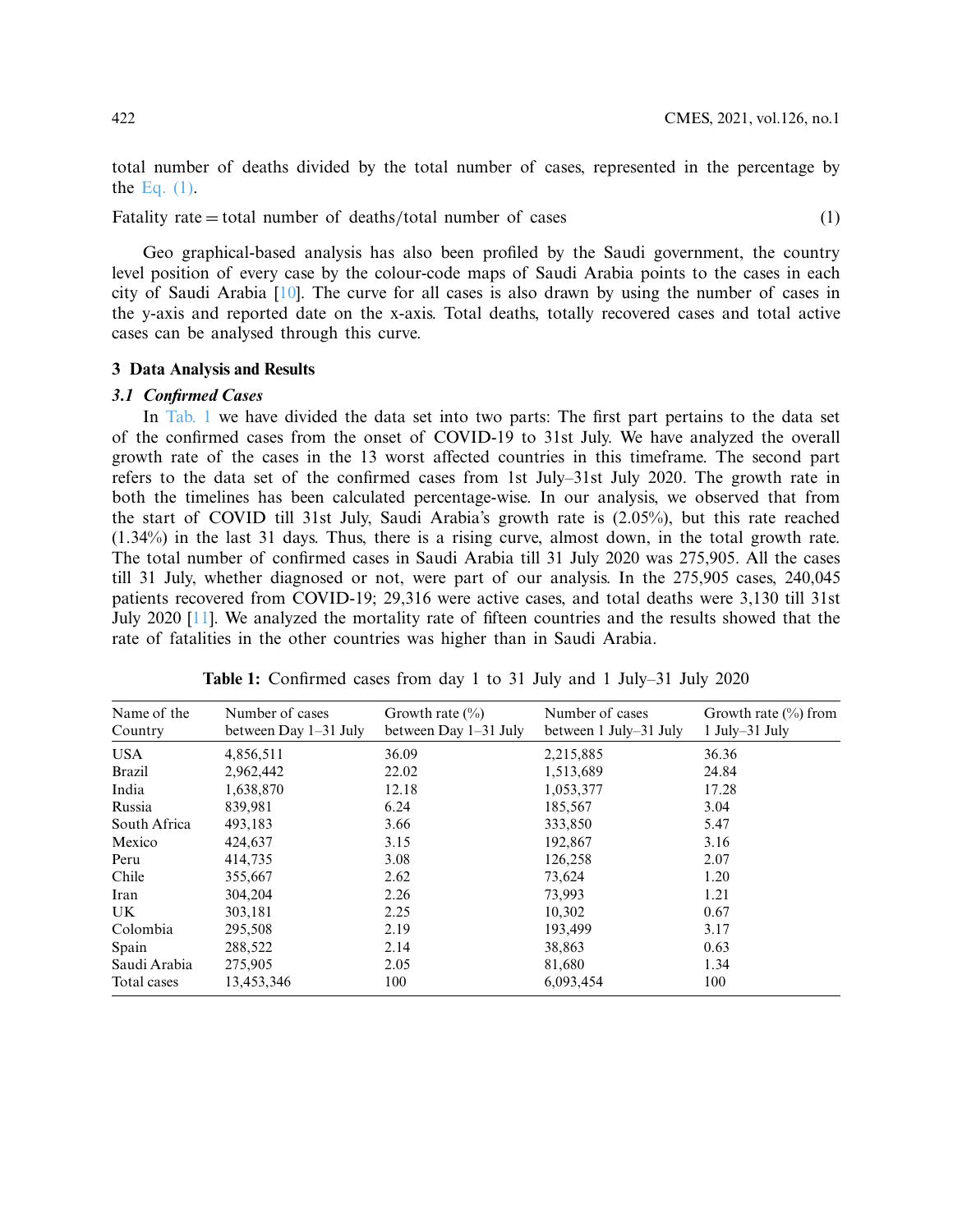The *blue line* in the graph depicted above in [Fig. 1,](#page-2-0) shows the growth rate from the outbreak of the Virus to 16 May, and the orange line represents the growth rate from the 1st to 31st of July. As is evident from the graph, some countries like Russia, Spain, and Saudi Arabia have managed to control the spread of the pandemic. But the remaining countries show a marked increase in the growth rate.

[Tab. 2](#page-4-0) tabulates the rate of confirmed cases in terms of age category, denoted here as stagewise. Out of the confirmed 275,905 cases, 5% of the infected, i.e., 13,795 people are in the elderly stage. The adults are worst affected by COVID-19 as 84% of the adult stage is infected, i.e., 231,760 cases. And the percentage of children affected by the virus is 11% which makes for 30,350 cases.

| Stage    | Rate of confirmed cases $(\% )$ | Total cases $(275,905)$ |
|----------|---------------------------------|-------------------------|
| Elderly  |                                 | 13,795                  |
| Adults   | 84                              | 231,760                 |
| Children |                                 | 30,350                  |

<span id="page-4-0"></span>**Table 2:** Total confirmed cases by the stage

[Fig. 2](#page-4-1) also shows the confirmed cases in different age groups, and [Tab. 3](#page-5-0) shows the confirmed cases in terms of gender ratio. [Tab. 3](#page-5-0) shows that 75% of the patients are male, whereas 25% are female patients. The total number of male patients is 206,929 and the total count of female patients is 68,976.



<span id="page-4-1"></span>**Figure 2:** Confirmed cases rates by stage

For our empirical estimations, we used a polynomial model for forecasting the cases. The forecasting Model was tested on the data that accounts for the first case reported in Saudi Arabia to the cases reported till 31 July 2020. When we executed the model, then the actual number of confirmed cases in Saudi Arabia was 275,905. As per the statistics in [Fig. 3,](#page-5-1) the forecasting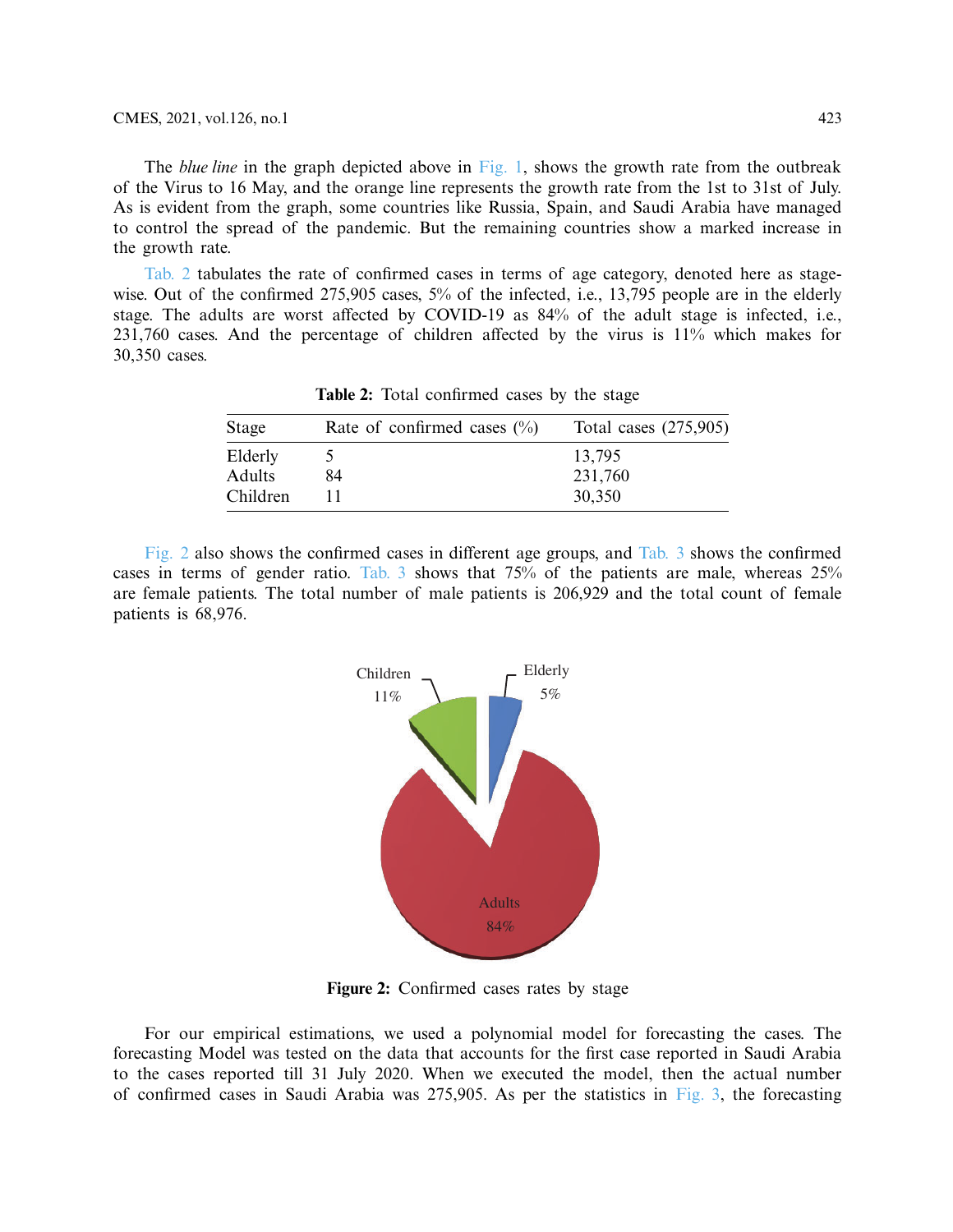of new cases shows a decline. Furthermore, the analysis of the data by the forecasting model predicts that the monthly-wise cases would be slightly down in August and September and reach just one-third of the number of cases registered in June by 31st August 2020.

<span id="page-5-0"></span>**Table 3:** Total confirmed cases by gender

| Gender          | Total cases (275,905) |
|-----------------|-----------------------|
| Male $(75%)$    | 206,929               |
| Female $(25\%)$ | 68,976                |



<span id="page-5-1"></span>**Figure 3:** Forecasting of the number of confirmed cases

# *3.2 Deaths and Fatality Rates*

The fatality rate of the 13 worst affected countries was calculated by Eq.  $(1)$  mentioned in the above section. According to the analysis, the percentage of fatality rate was 15% in Spain, the highest of all the 13 countries [\(Tab. 4](#page-5-2) and [Fig. 4\)](#page-6-0). But most of the deaths happened in the USA with 165,074 fatalities. The fatality rate was least in Saudi Arabia (1.1%); which is a good sign. The total number of fatalities in Saudi Arabia till 31st July 2020 was 3,130 out of 275,905 confirmed cases [\(Tab. 5\)](#page-6-1). This was calculated by using the Eq.  $(1)$  mentioned in the above section.

<span id="page-5-2"></span>**Table 4:** Death and fatality rate in percentage (%) till 31 May 2020

| Countries name | Total cases | Total deaths | Fatality rate $(\%)$ |
|----------------|-------------|--------------|----------------------|
| <b>USA</b>     | 4,856,511   | 165,074      | 3.2                  |
| <b>Brazil</b>  | 2,962,442   | 100,543      | 3.3                  |
| India          | 1,638,870   | 43,498       | 2.0                  |
| Russia         | 839,981     | 14,931       | 1.7                  |
| South Africa   | 493,183     | 10,210       | 1.8                  |
| Mexico         | 424,637     | 52,006       | 10.9                 |
| Peru           | 414,735     | 20,844       | 4.4                  |
| Chile          | 355,667     | 10,011       | 2.7                  |
| Iran           | 304,204     | 18,264       | 5.6                  |
| UK.            | 303,181     | 46,566       | 7.9                  |
| Colombia       | 295,508     | 12,540       | 3.3                  |
| Spain          | 288,522     | 28,503       | 15.0                 |
| Saudi Arabia   | 275,905     | 3,130        | 1.1                  |
|                |             |              |                      |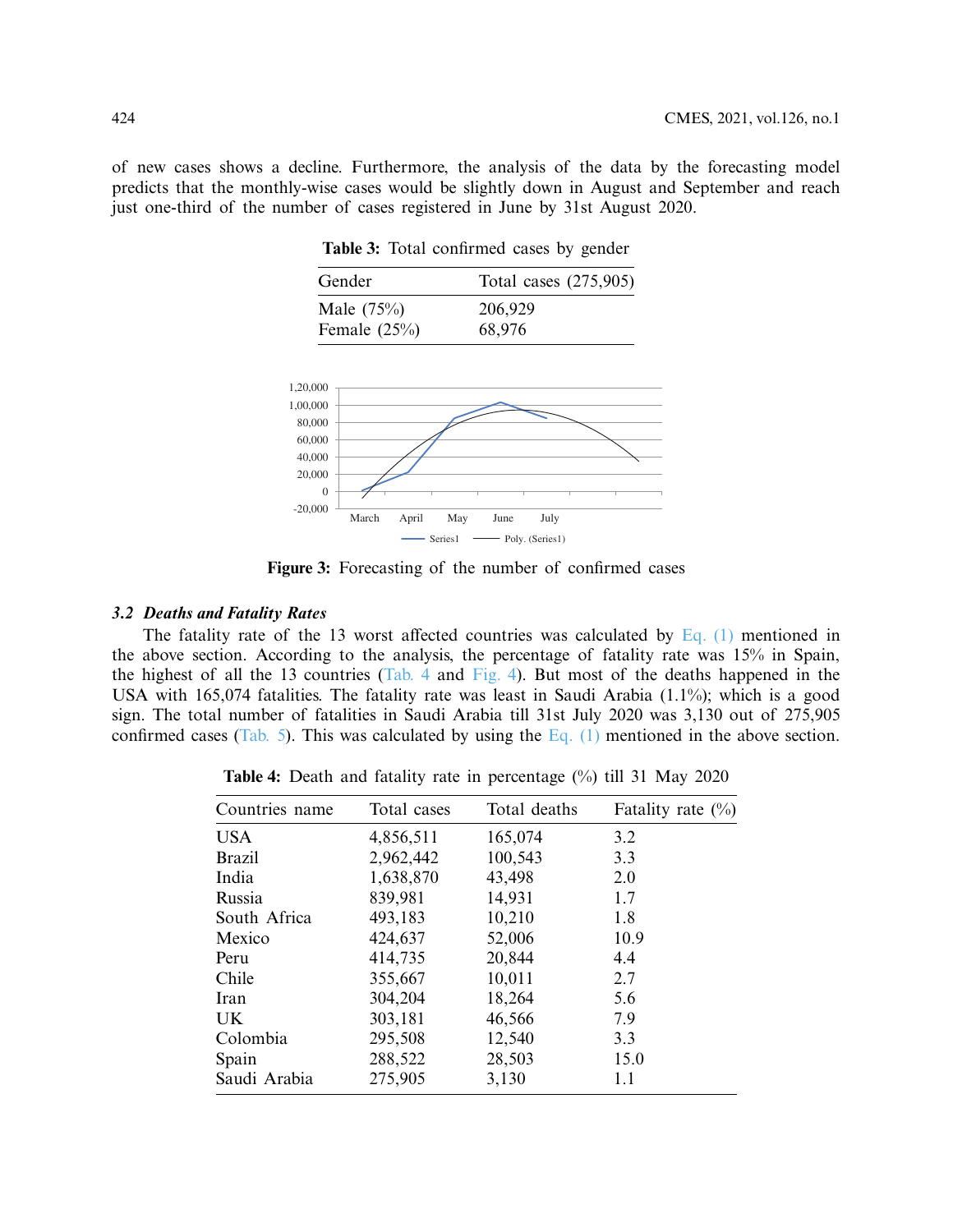

**Figure 4:** Fatality rate in percentage

<span id="page-6-1"></span><span id="page-6-0"></span>**Table 5:** Deaths rate by gender

| Gender death rate | Total deaths $(3,130)$ |
|-------------------|------------------------|
| Male $(79%)$      | 2,473                  |
| Female $(21\%)$   | 657                    |

The fatality rate in Saudi Arabia is very low in comparison to other countries as shown in [Fig. 5](#page-6-0) graph. In the other study, we have observed that if the patient's age group is  $\geq 75+$ , then the fatality rate is higher than in the other age group's fatality rate. The first death in Saudi Arabia from COVID-19 was on 24 March [\[7](#page-16-6)]. The countries with a higher fatality rate are Spain (15%), Mexico (10.9%), and the UK (7.9%). And on the other side, the lowest can be seen in Saudi Arabia (1.1%), Russia (1.7%), and South Africa (1.8%).

We observed that the highest fatality rate (11.79%) was amongst the elderly people. The lowest fatality rate of 0.7% was recorded amongst the adults, whereas the fatality rate in the children category was 5.36%. The total number of infected patients till 31st July 2020 in Saudi Arabia was 275,905. In terms of gender ratio, there were 75% male patients and 25% female patients. A total of 2,473 and 657 fatalities were recorded in the case of male and female patients, respectively.

# *3.3 Confirmed Cases and Recovered Cases and Deaths City-Wise in Saudi Arabia's Cities*

[Tab. 6](#page-7-0) is a city-wise representation of the count of people infected by Coronavirus in Saudi Arabia along with the number of recovered cases and their percentage. We have included all the cities of Saudi Arabia which were severely affected by COVID-19.

[Tab. 6](#page-7-0) details the total cases and percentage of recovered cases from 2nd March to 31st July 2020. All data was drawn from the official site of the government-*covid19.moh.gov.sa*. As per [Tab. 6,](#page-7-0) the evident facts are:

- Makkah Province is the worst affected region with 75,203 COVID-19 cases; 66,584 total recovered cases; and 1,398 deaths.
- The second-largest affected region in Eastern Province with 73,986 cases; 66,604 recovery cases and 343 deaths.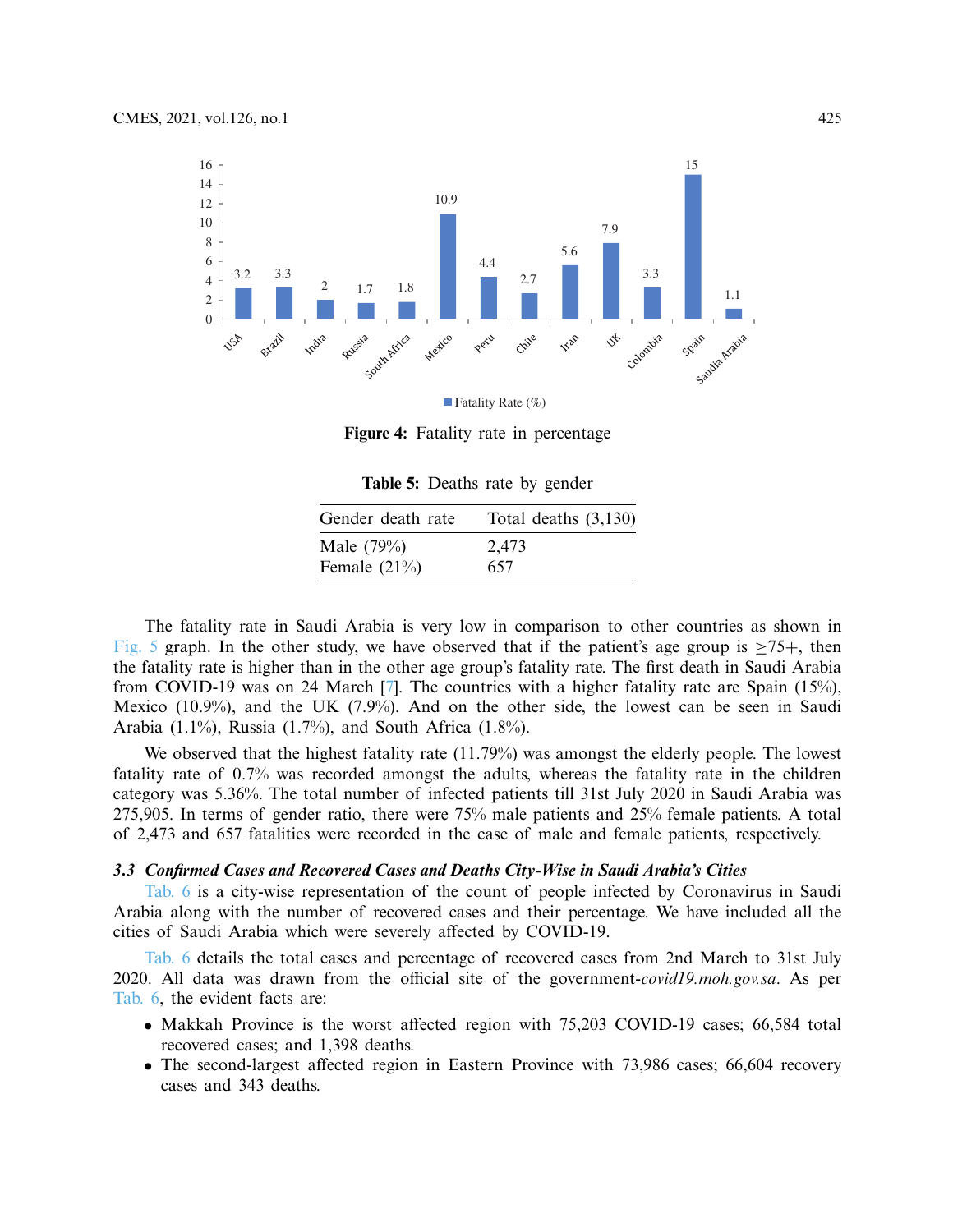

<span id="page-7-1"></span><span id="page-7-0"></span>**Figure 5:** Impact of COVID 19 on GCC

| S. No.         | Severely affected city     |        |        | Total case Recovered case % of recovered patients |
|----------------|----------------------------|--------|--------|---------------------------------------------------|
| 1              | Makkah Province            | 75,203 | 66,584 | 1,398                                             |
| $\overline{2}$ | Eastern Province           | 73,986 | 64,609 | 343                                               |
| 3              | Riyadh Province            | 64,705 | 57,550 | 920                                               |
| $\overline{4}$ | Aseer Province             | 20,995 | 18,108 | 64                                                |
| 5              | Al Madinah Province        | 19,796 | 17,357 | 122                                               |
| 6              | Al Qassim                  | 9,455  | 7,811  | 66                                                |
| 7              | Jazam                      | 6,614  | 4,964  | 71                                                |
| 8              | Najran                     | 4,727  | 3,388  | 5                                                 |
| 9              | Hali Province              | 4,519  | 3,984  | 29                                                |
| 10             | <b>Tabuk Province</b>      | 3,303  | 2,939  | 49                                                |
| 11             | Al Bahah Province          | 1,869  | 1,521  | 18                                                |
| 12             | Northern Boarders Province | 1,249  | 1,008  | 28                                                |
| 13             | Al Jowf                    | 841    | 617    | 17                                                |

**Table 6:** City-wise confirmed cases and recovered cases

- Riyadh Province is the third-largest affected city in Saudi with 64,705 cases; 57,550 recovery cases; and 920 deaths.
- Aseer Province is the fourth most affected city with 20,995 cases; 18,108 recovered cases, and 64 deaths.
- The rest of the cities have just half the number of patients in comparison to the count of Coronavirus patients in the top three regions.

After the overall study of the recovery rate, we observed that the recovery rate of patients is low in Makkah Province. This is a serious concern for the government. On the other hand, Aseer Province and Jafran framed a more positive study with the highest recovery rate. Most of the Saudi Arabian cities' recovery rate was more than 75%. Though the overall analysis is optimistic,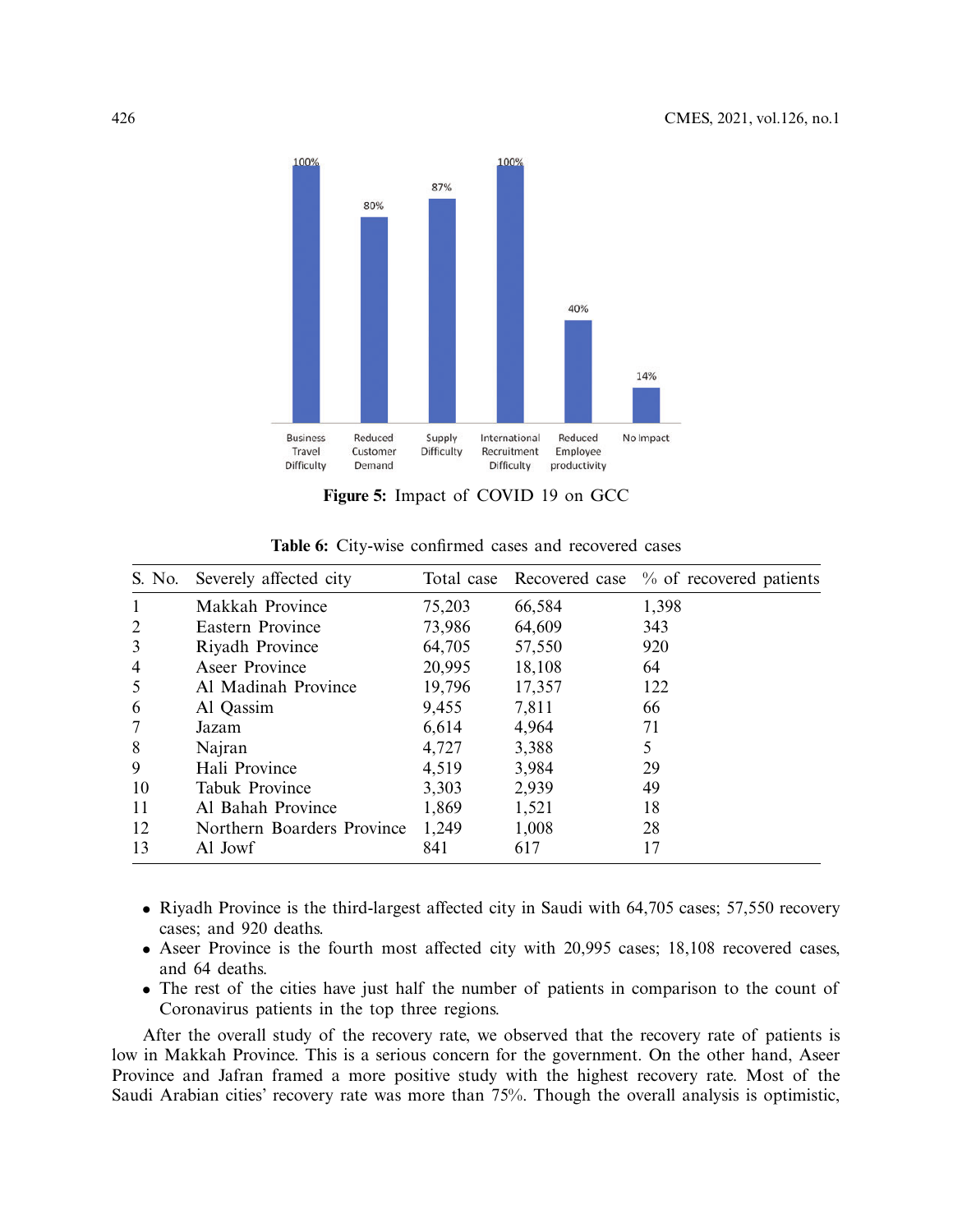the government needs to intensify the Coronavirus countermeasures in those cities which are more vulnerable and show a relatively less recovery rate of the patients.

# **4 Impact of COVID-19**

# *4.1 Impact on Economy*

COVID-19 has derailed the world's economy. With countries under lockdown, all economic and business activities have been suspended. Travelling has seen a complete ban ever since the WHO declared COVID-19 outbreak a pandemic. With the countries at a virtual standstill and declining demand for oil, the price of oil fell to all-time low in the history of the world. 87% of Saudi Arabia's economy depends on oil and the remaining 13% is shared by tourism and other sectors. Hit by the COVID-19 debacle, the country's income spiraled down by 22% in the first quarter of the year.

At the same time, the Central Bank of Saudi Arabia saw a marked decline in the foreign reserves in the first quarter and reached the lowest since 2011 [\[11](#page-16-10)]. The Saudi government announced cost-cutting from the living allowance of 1000 Riyal/month from 1 June 2020 and the VAT was also increased to 15% from 5% on all goods from 1 July 2020 [\[12](#page-16-11)]. The Saudi government also intends to reduce 100 billion Riyals from its investments. The country's finance minister has already asserted that maintaining economic stability was the country's top priority and that the government was committed to defeating the uncommon Coronavirus emergency with the least possible harm to the economic wellbeing of the citizens. Due to the slowdown of the economy in the wake of COVID-19, there was a 13% increase in the rate of unemployment in Saudi Arabia.

On March 2020, the World Health Organization officially announced the COVID-2019 as a pandemic. Its impact on different economic sectors is yet to be fully understood, but forecasts suggest a dire scenario. [Tab. 7](#page-8-0) shows the projections for 2020. According to the statistics, one can see a decline in the demand for oil by 8.1 million barrels per day, in comparison of 2019. The decline in the consumption of oil will fall even more sharply in the 2nd quarter. This would bring the quarterly total to 100.82 million barrels per day instead of 101.57 million as previously forecasted. The first quarter is set to be hit the hardest, whereas revisions for the fourth quarter suggest a decline of 125,000 barrels per day [\[12\]](#page-16-11). The forecast projects that oil consumption to 7.0 million barrels per day will increase only in 2021. Unsold oil stored in the barrel would weaken the economy of the kingdom. *Aramco* and Saudi Arabia are also suffering from revenue drops. Saudi Arabia's government deposited 2.18 billion riyals into the poorest Saudi citizens' accounts and helped more than 12 million citizens. The government is already paying average monthly support of approx \$240 per family. Moreover, the Saudi government also announced that all private-sector employees will be given only 40% of their salary.

| Quarterly      | Pre-COVID-19 forecast<br>(In Million Barrels per Day) | COVID-19 impact forecast<br>(In Million Barrels per Day) | Demand<br>(In Thousand Barrels per Day) |
|----------------|-------------------------------------------------------|----------------------------------------------------------|-----------------------------------------|
| Q <sub>1</sub> | 101.57                                                | 100.82                                                   | $-750$                                  |
| Q <sub>2</sub> | 102.17                                                | 101.78                                                   | $-392$                                  |
| Q <sub>3</sub> | 102.73                                                | 102.73                                                   | $-246$                                  |
| Q4             | 103.29                                                | 103.17                                                   | $-125$                                  |

<span id="page-8-0"></span>**Table 7:** Quarterly impact on oil price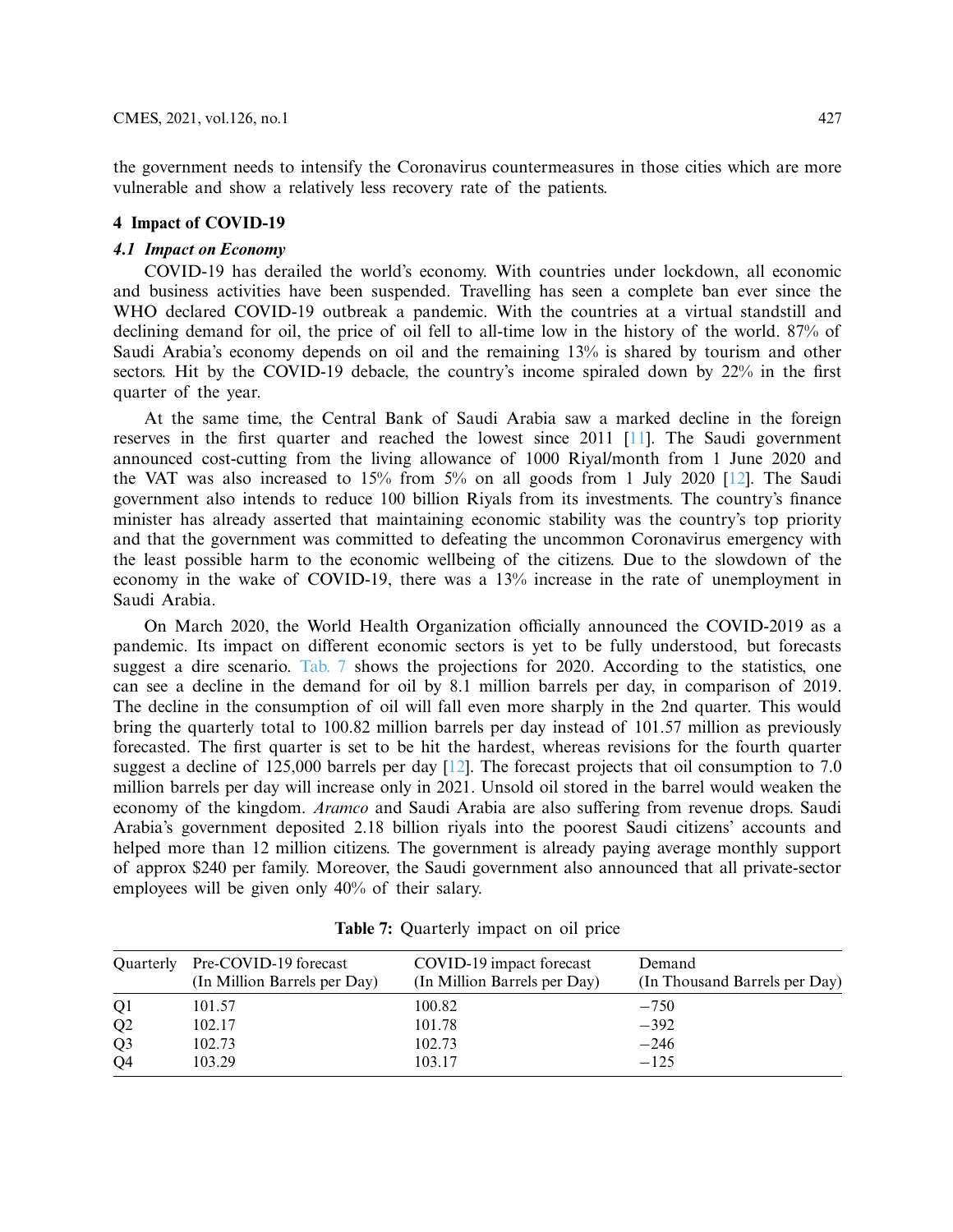[Tab. 8](#page-9-0) and [Fig. 5](#page-7-1) show the impact of the Coronavirus on the GCC. Travel and recruitment are the worst affected sectors and the adverse effect is 100%. Customer demand and supply difficulty reached 80% and most of the industries retrenched 40% of their employees.

| <b>Difficulties</b>                  | Impact $(\%)$ |
|--------------------------------------|---------------|
| Business travel difficulty           | 100           |
| Reduced customer demand              | 80            |
| Supply difficulty                    | 87            |
| International recruitment difficulty | 100           |
| Reduced employee productivity        | 40            |
| No impact                            | 14            |

<span id="page-9-0"></span>**Table 8:** Impact on the business

### *4.2 Impact of Hand Wash/Sanitizer on Environment and Health*

Hygiene is one of the most important factors in preventing COVID-19. However, frequent hand-washing can create an environmental crisis. The increase in the use of water consumption will not only reduce the water level but also affect the ecosystem badly because the freshwater resource is also reducing day-by-day. Sanitizers are effective against Coronavirus. However, excess use of sanitizer can be the cause of cancers as cited by many studies. Thus, following these preventive steps might create other health hazards for us.

# *4.3 Impact of Mask on the Health*

The impact of the mask on human health is both good and bad. While masks protect people from the virus, masks can also reduce the oxygen level, thereby increasing the Carbon dioxide (Co2) in our body. Increase in the level of Co2 can weaken the immunity.

# **5 COVID-19 Factors and Sub-Factors (Criteria and Sub-Criteria)**

[Fig. 6](#page-10-0) illustrates the 5 techniques used in combating COVID-19 at level 2 as a sub-factors; level 1 illustrates the factors selected by the authors that affect COVID-19. The techniques used for combating COVID-19 have been discussed below with reference. This hierarchy is constructed with the help of experts' opinions and suggestions. Factors affecting the COVID-19 are discussed in detail. Authors have selected the criteria and sub-criteria to determine the most effective technique in this context.

### *5.1 Factors*

All these factors affected by the COVID-19 are discussed below.

#### *5.1.1 Age*

As borne out by our analysis, age is a big factor in COVID-19. Fatality rates are higher amongst the elderly than in the other age groups. The reason for this is attributed to the weak immune system of the aged which renders them susceptible to any kind of infection. In the data provided by the New York City Health, the fatality rate due to Novel Coronavirus among those aged 75 and above was as high as 48%.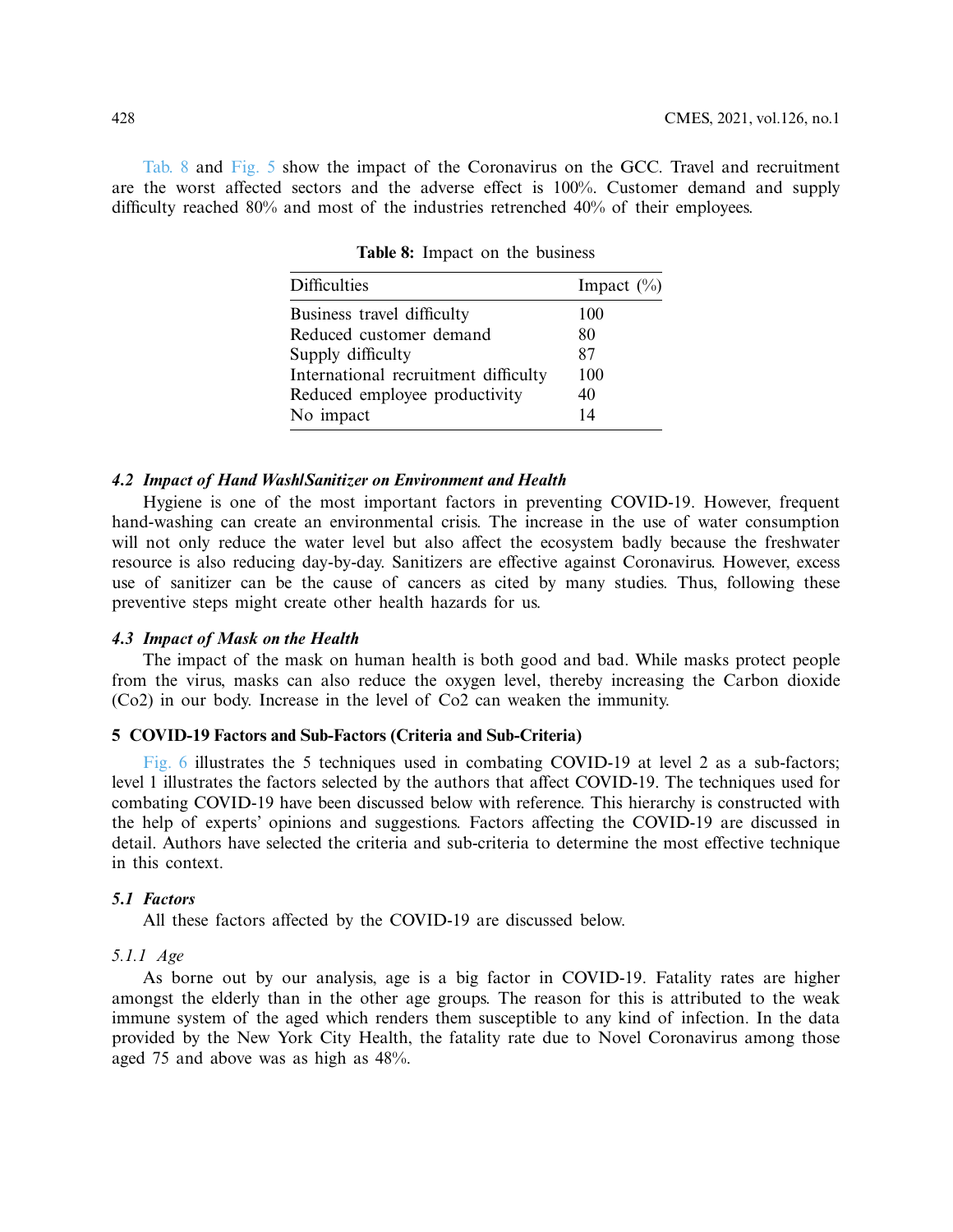

<span id="page-10-0"></span>**Figure 6:** Various factors and sub-factors depicted in levels

### *5.1.2 Isolation and Social Distancing*

It is not clear if isolation is effective in the starting period of infection or when the patient becomes infected. This in itself is a subject of further research. But isolation is useful for breaking the transmission of the COVID-19 from person to person. If the infected persons are isolated, it would break the chain of transmission. Hellewell et al. [\[13](#page-17-0)] qualitatively examined that isolation of COVID-19 patients can indeed break the transmission. Isolation was firstly implemented in Wuhan, China, and after two months of quarantine only, the city could control the spread of COVID-19. Isolation can break the transmission chain and make a barrier between the infected and non-infected people.

### *5.1.3 Temperature*

Low temperature also contributes to the spread of COVID-19. When temperature increases, then the droplets of coughs, sneezes, will vaporize and reduce the chances of infection. At the time of winter, immunity of the body is less due to low levels of vitamin D. So most of the flues spread easily in winter and stay for a long time.

### *5.1.4 Humidity*

The main source of transmission of COVID-19 is droplets of infected patients. The concentration of water vapor in the air is called Humidity. High temperature and high humidity  $>80\%$ has a negative effect on COVID-19. The virus can survive at surface up to 5 days at 22–25◦C and 40–50% humidity in the atmosphere. High temperature  $>38^{\circ}$ C and humidity  $>80\%$  is good for reducing the survival of the virus.

#### *5.1.5 Population Density*

Population density has been reported to be the key reason for the rapid spread of the pandemic. In high density, the spread can be stopped by measures like hygiene awareness, social distancing and ban on travel.

#### *5.1.6 Health Conditions*

Pre-existing conditions of patient's health like suffering from any other serious disease (Diabetes, Cancer, Hypertension, Cardiac ailments, etc.) are known to increase the fatality rate. Cardiac patients can be at a higher risk and the mortality rate of such patients due to the contagion has been reported to be 13.2%.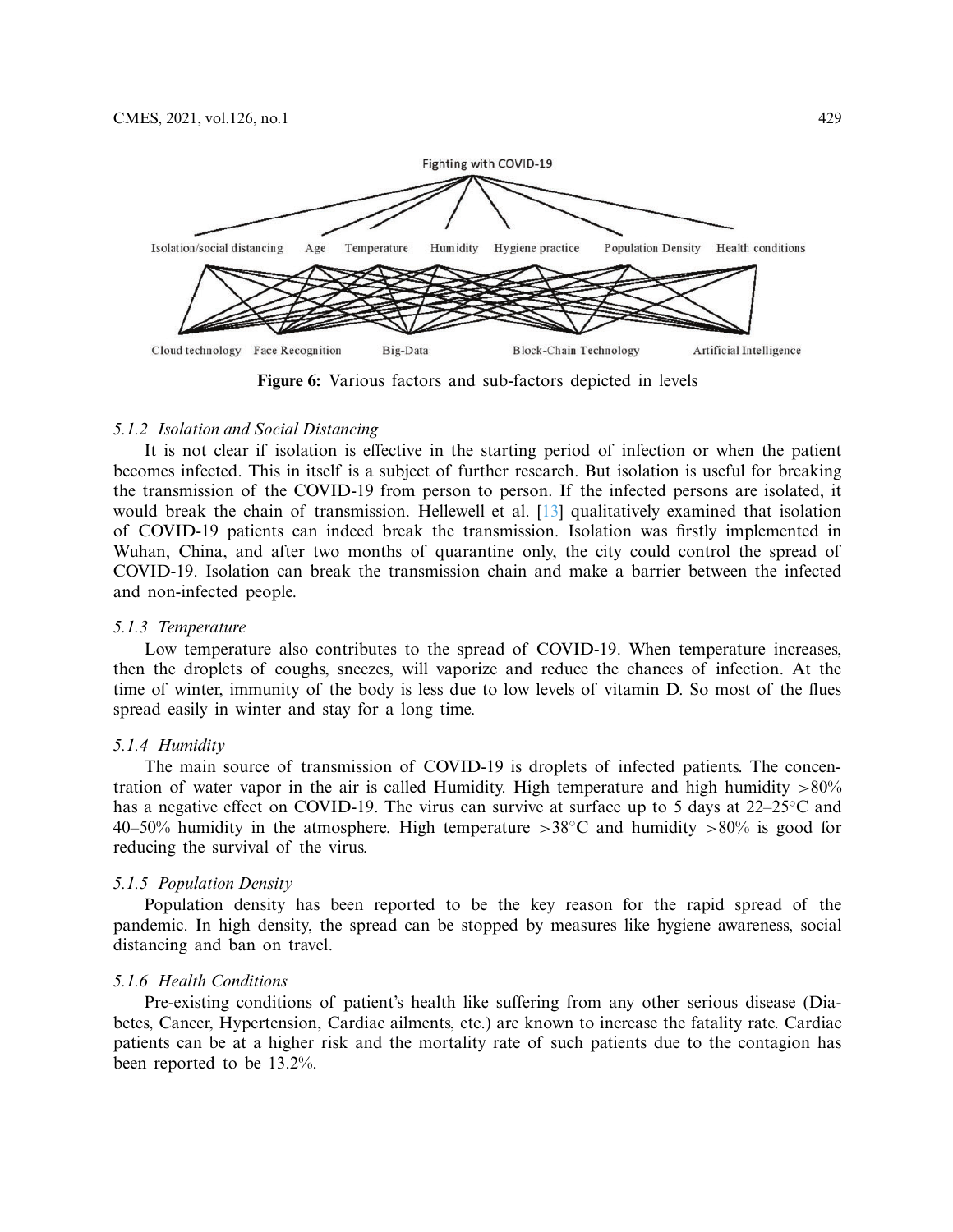All these factors are the reasons for the spread of the COVID-19 pandemic. While some reasons are beyond human control, more disciplined participation in preventive steps like social distancing and wearing masks can be effective safeguards against the virus. All the factors and sub-factors shows in [Fig. 6.](#page-10-0)

#### *5.2 Sub-Factors of COVID-19*

Various combat tools and techniques have been used by the researchers in their studies. We have categorized these in the hierarchy in [Fig. 6.](#page-10-0) These techniques are enumerated below.

# *5.2.1 Cloud Technology*

Cloud technology is used for securing the patient's information. Cloud technology provides easy development, processing and securing tools for the organization. Cloud technology services are being used by Amazon Web Services (AWS) for the diagnosis of COVID-19 [\[14](#page-17-1)].

#### *5.2.2 Face Recognition*

Face recognition technology is used for fighting and identifying the infected patients easily. Face recognition system is a highly accurate mechanism in identifying the patients and monitor if they are wearing masks or not. This technology helps the government to identify and monitor the quarantined people and also recognize the infected people [\[7\]](#page-16-6).

# *5.2.3 Big Data*

COVID-19 has not only affected a single country; almost all the countries of the world are battling with Coronavirus contagion today. Hence, countries are generating a huge amount of patients' data nearly everyday. This includes: Number of infected people, Number of recovered people, Number of deaths, etc., on a daily basis. This information can be managed and analyzed by using big data analytic tools [\[7](#page-16-6)].

### *5.2.4 Artificial Intelligence*

AI is an essential element in healthcare for security and accurate diagnosis. Nowadays, AI technology is being used in medication, development of drugs and forecasting of the pandemic. AI is also used in differentiating the common flu patients from the COVID-19 patients [\[7](#page-16-6)[,14](#page-17-1)].

# *5.2.5 Block-Chain Technique*

Block-Chain is used to maintain COVID-19 patient's information securely and for efficient surveillance. Block-Chain helps in the initial stages of the treatment through early detection of the symptoms of Coronavirus. The technique also allows the secure processing of the data [\[15\]](#page-17-2).

# **6 Methodology**

The methodology used for the present analysis is Fuzzy Analytic Hierarchy Process (F.AHP) integrated with Technical for Order of Preference by Similarity to Ideal Solution (TOPSIS). Both the techniques are MCDM based method. Fuzzy.AHP.TOPIS technique provides accurate and validated results of the techniques [\[16\]](#page-17-3).

In this study, the authors have used the Multi-criteria decision making (MCMD) techniques for quantitative assessment of the factors and techniques being used in detecting and curing Corona cases. Fuzzy AHP is used for evaluating the weights of each factor because it is one of the most effective MCMD processes. Besides this, TOPSIS is used for assigning the rank of each factor because TOPSIS is the best ranking method. Fuzzy- analytic hierarchy process (F.AHP) has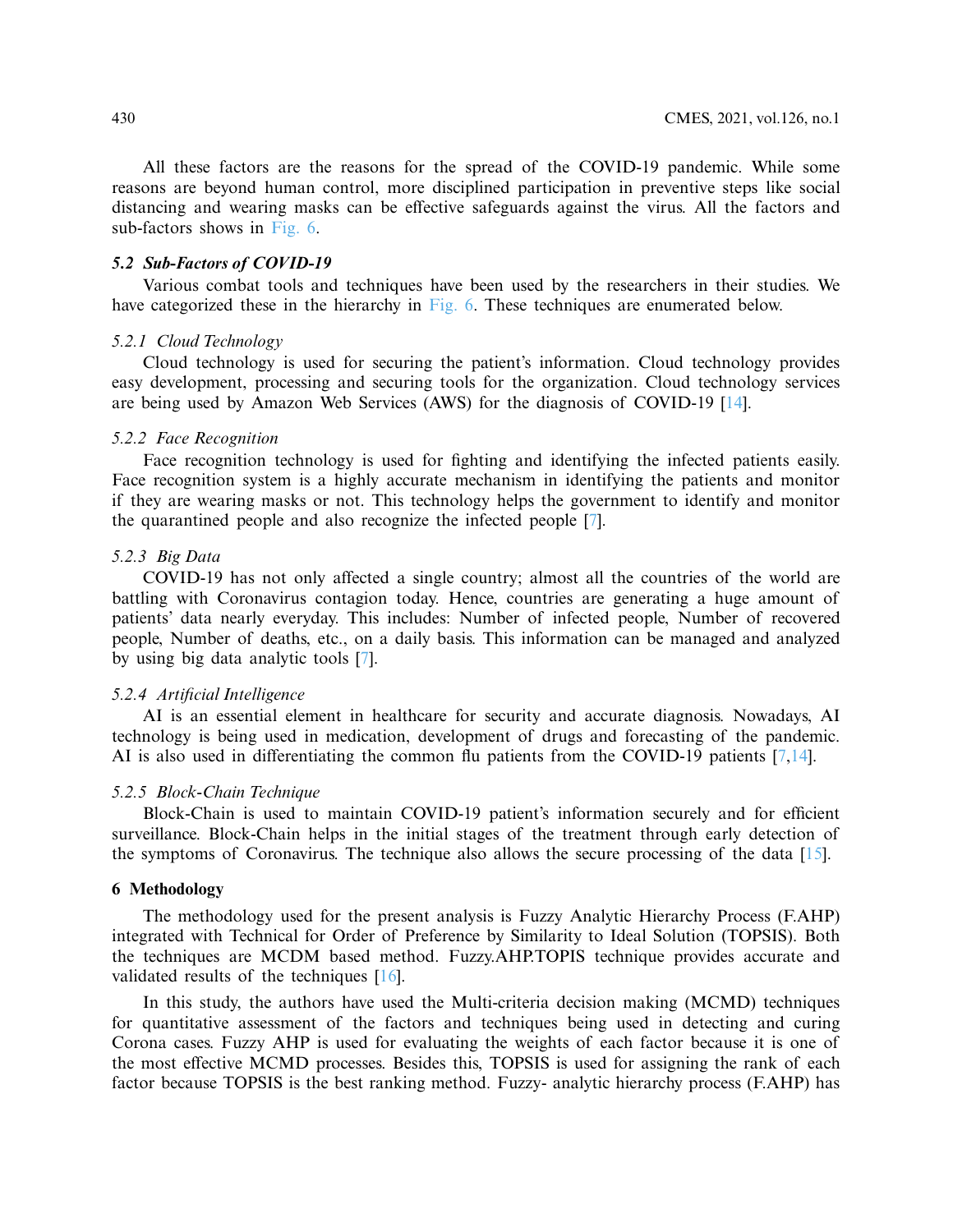been used for designing the hierarchy of the model [\[17\]](#page-17-4). The model uses a fuzzy comprehensive for assigning the weights of each criterion. The factors that are more essential in containing COVID-19 have already been discussed in the above section.

For prioritization of these tools based on their effective levels and to gauge the efficiency of each one in combating Coronavirus spread, we have used the integrated F.AHP-TOPSIS method. This integrated method assigned the ranks to the factors and sub-factors. Hierarchy of the factors and techniques helped in analyzing the ranking of the techniques as shown in [Fig. 6.](#page-10-0)

# **7 Data Analysis and Results**

F.AHP.TOPSIS approach has already been used by the authors in their previous research work  $[16]$ . By using the methodology entailed in the work  $[17]$ , we constructed the pair-wise comparison matrix and de-fuziffied comparison matrix and weight, as shown in [Tabs. 9](#page-12-0) and [10](#page-13-0) for level 1. Hierarchy level one contains the factors of the COVOD-19, as shown in [Fig. 6.](#page-10-0) For calculating the weights, we used [\[17\]](#page-17-4). The *Alpha cut* ( $\alpha$ -cut) has been used for evaluating the defuzzification, as in [Tab. 10.](#page-13-0) With the help of [Tab. 10](#page-13-0) and [\[18](#page-17-5)], we constructed the subject to cognition matrix, as shown in [Tab. 11](#page-13-1) for level 2. A normalized fuzzy decision matrix was constructed after normalizing the cognition matrix and calculating the normalized fuzzy weights of the decision matrix for level 2 with the help of  $[18,19]$  $[18,19]$  (as shown in [Tabs. 12](#page-14-0) and [13\)](#page-14-1).

|                | F1       | F2       | F <sub>3</sub> | F4       | F <sub>5</sub> | F <sub>6</sub> | F7       | F <sub>8</sub> |
|----------------|----------|----------|----------------|----------|----------------|----------------|----------|----------------|
| F1             | 1.00000, | 1.00000, | 0.48960,       | 0.41520, | 0.22150,       | 0.31460,       | 0.65750, | 0.24440,       |
|                | 1.00000, | 1.51570, | 0.63720,       | 0.57430, | 0.28710,       | 0.46100,       | 1.16530, | 0.32380,       |
|                | 1.00000  | 1.93310  | 1.00000        | 1.00000  | 0.41520        | 0.87050        | 1.68830  | 0.48010        |
| F2             |          | 1.00000, | 0.57430,       | 0.30390, | 0.26790,       | 0.16630,       | 0.39300, | 0.16920,       |
|                |          | 1.00000, | 0.66570,       | 0.39360, | 0.35210,       | 0.19690,       | 0.57430, | 0.20760,       |
|                |          | 1.00000  | 0.80220        | 0.56610  | 0.51760        | 0.25310        | 1.05640  | 0.27590        |
| F <sub>3</sub> |          |          | 1.00000,       | 1.00000, | 0.30090,       | 0.80270,       | 1.26190, | 0.17280,       |
|                |          |          | 1.00000,       | 1.31950, | 0.43520,       | 0.87050,       | 1.82500, | 0.20910,       |
|                |          |          | 1.00000        | 1.55180  | 0.80270        | 1.00000        | 2.43340  | 0.26480        |
| F <sub>4</sub> |          |          |                | 1.00000, | 0.53860,       | 0.60830,       | 0.75030, | 0.67900,       |
|                |          |          |                | 1.00000, | 0.91430,       | 1.05920,       | 1.34650, | 0.74890,       |
|                |          |          |                | 1.00000  | 1.58360        | 1.68290        | 1.96110  | 0.87050        |
| F <sub>5</sub> |          |          |                |          | 1.00000,       | 0.41520,       | 0.94650, | 0.25000,       |
|                |          |          |                |          | 1.00000,       | 0.63720,       | 1.10950, | 0.33000,       |
|                |          |          |                |          | 1.00000        | 1.17910        | 1.24570  | 0.50000        |
| F <sub>6</sub> |          |          |                |          |                | 1.00000,       | 1.88810, | 0.80270,       |
|                |          |          |                |          |                | 1.00000,       | 2.55080, | 1.03520,       |
|                |          |          |                |          |                | 1.00000        | 3.16970  | 1.31600        |
| F7             |          |          |                |          |                |                | 1.00000, | 0.21360,       |
|                |          |          |                |          |                |                | 1.00000, | 0.25750,       |
|                |          |          |                |          |                |                | 1.00000  | 0.31950        |
| F <sub>8</sub> |          |          |                |          |                |                |          | 1.00000,       |
|                |          |          |                |          |                |                |          | 1.00000,       |
|                |          |          |                |          |                |                |          | 1.00000        |

<span id="page-12-0"></span>**Table 9:** Pair-wise comparison matrix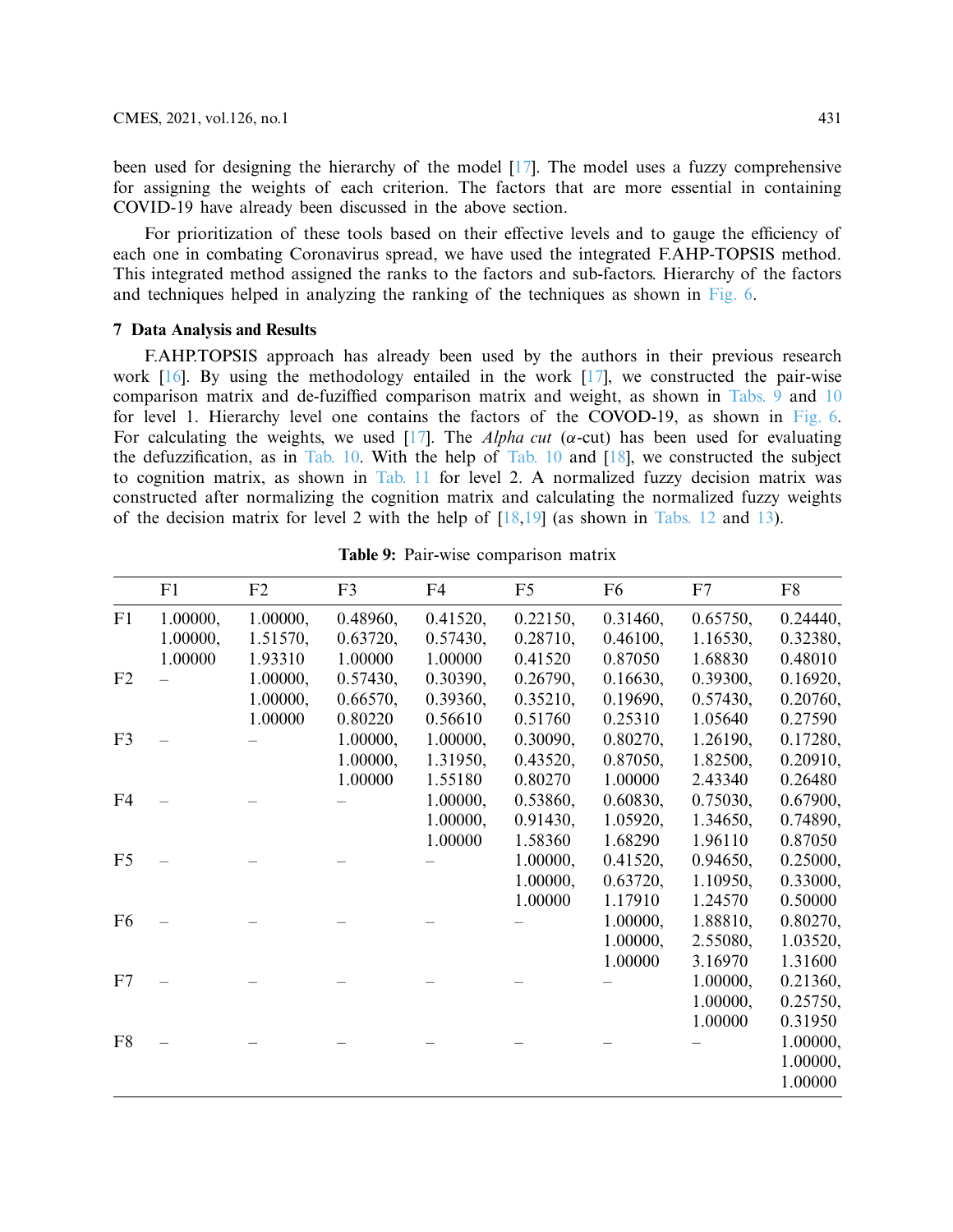|                | F1                | F2      | F3      | F4      | F5      | F6      | F7      | F8      | Weights |
|----------------|-------------------|---------|---------|---------|---------|---------|---------|---------|---------|
| F1             | 1.00000           | 1.49120 | 0.69100 | 0.64100 | 0.30270 | 0.52680 | 1.16910 | 0.34300 | 0.07330 |
| F <sub>2</sub> | 0.67060           | 1.00000 | 0.67700 | 0.41430 | 0.37240 | 0.20330 | 0.64950 | 0.21510 | 0.04970 |
| F <sub>3</sub> | 1.44700           | 1.47710 | 1.00000 | 1.29770 | 0.49350 | 0.85200 | 1.83640 | 0.21400 | 0.10310 |
| F4             | 1.56000           | 2.41370 | 0.77060 | 1.00000 | 0.96360 | 1.10240 | 1.35110 | 0.73190 | 0.12710 |
| F <sub>5</sub> | 3.30360           | 2.68530 | 2.02630 | 1.03780 | 1.00000 | 0.71720 | 1.10280 | 0.43500 | 0.14140 |
| F <sub>6</sub> | 1.89820           | 4.91880 | 1.17370 | 0.90710 | 1.39430 | 1.00000 | 2.38520 | 1.04730 | 0.17290 |
| F7             | 0.85540           | 1.53970 | 0.54450 | 0.74010 | 0.90679 | 0.41930 | 1.00000 | 0.26210 | 0.07600 |
| F8             | 2.91540           | 4.64900 | 4.67290 | 1.36630 | 2.29890 | 0.95480 | 3.81530 | 1.00000 | 0.25650 |
|                | $C.R. = 0.033300$ |         |         |         |         |         |         |         |         |

<span id="page-13-0"></span>**Table 10:** Defuzzified pair-wise comparison matrix and weights of the matrix

<span id="page-13-1"></span>**Table 11:** Subject cognition matrix

|                | A1             | A2             | A3             | A4             | A5             |
|----------------|----------------|----------------|----------------|----------------|----------------|
| F1             | 3.5500,        | 0.8200,        | 1.6400,        | 4.1800,        | 2.8200,        |
|                | 5.5500, 7.2700 | 2.4500, 4.4500 | 3.5500, 5.5500 | 6.0900, 7.6400 | 4.8200, 6.6400 |
| F2             | 4.8200,        | 1.0000,        | 1.4500,        | 5.0000,        | 2.8200,        |
|                | 6.8200, 8.2700 | 2.6400, 4.6400 | 3.3600, 5.3006 | 7.0000, 8.4500 | 4.8200, 6.7300 |
| F <sub>3</sub> | 4.0900,        | 0.7300,        | 1.6400,        | 5.3600,        | 2.0900,        |
|                | 6.0900, 7.7300 | 2.2700, 4.2700 | 3.5500, 5.5500 | 7.3600, 8.7300 | 3.9100, 5.8200 |
| F <sub>4</sub> | 3.5500,        | 0.8200,        | 1.1800,        | 4.1800,        | 2.8200,        |
|                | 5.5500, 7.2700 | 2.4500, 4.4500 | 3.0000, 5.0000 | 6.0900, 7.6400 | 4.8200, 6.6400 |
| F <sub>5</sub> | 4.8200,        | 1.0000,        | 0.7300,        | 5.0000,        | 2.8200,        |
|                | 6.8200, 8.2700 | 2.6400, 4.6400 | 2.4500, 4.4500 | 7.0000, 8.4500 | 4.8200, 6.7300 |
| F <sub>6</sub> | 4.0900,        | 0.7300,        | 0.6400,        | 5.3600,        | 2.0900,        |
|                | 6.0900, 7.7300 | 2.2700, 4.2700 | 2.2700, 4.2700 | 7.3600, 8.7300 | 3.9100, 5.8200 |
| F7             | 2.9100,        | 2.8200,        | 1.6400,        | 3.5500,        | 3.0900,        |
|                | 4.8200, 6.7300 | 4.8200, 6.7300 | 3.5500, 5.5500 | 5.5500, 7.3600 | 5.0000, 6.8200 |
| F8             | 1.3600,        | 4.4500,        | 2.4500,        | 5.7300,        | 5.5500,        |
|                | 3.3600, 5.3600 | 6.4500, 8.1800 | 4.4500, 6.4500 | 7.7300, 9.3600 | 7.5005, 9.2700 |

[Tab. 14](#page-15-0) represents the satisfaction degree and ranks of the sub-factors for level 2. For obtaining the results, the authors used [\[19\]](#page-17-6) process for calculating the closeness coefficient. The ranks drawn after these calculations to determine the most prioritized combative tool against COVID-19 has also been shown in [Tab. 14.](#page-15-0) As per the calculations, the *blockchain technique* obtained the highest priority (0.647) in comparison to other techniques. This finding will help the researchers to focus on the computer vision techniques for containing the spread of COVID-19 pandemic. This is evaluated by the F.AHP.TOPSIS ranking methods. This mathematical prioritization provides an accurate and conclusive classification of the techniques according to their priority levels as obtained in the evaluations.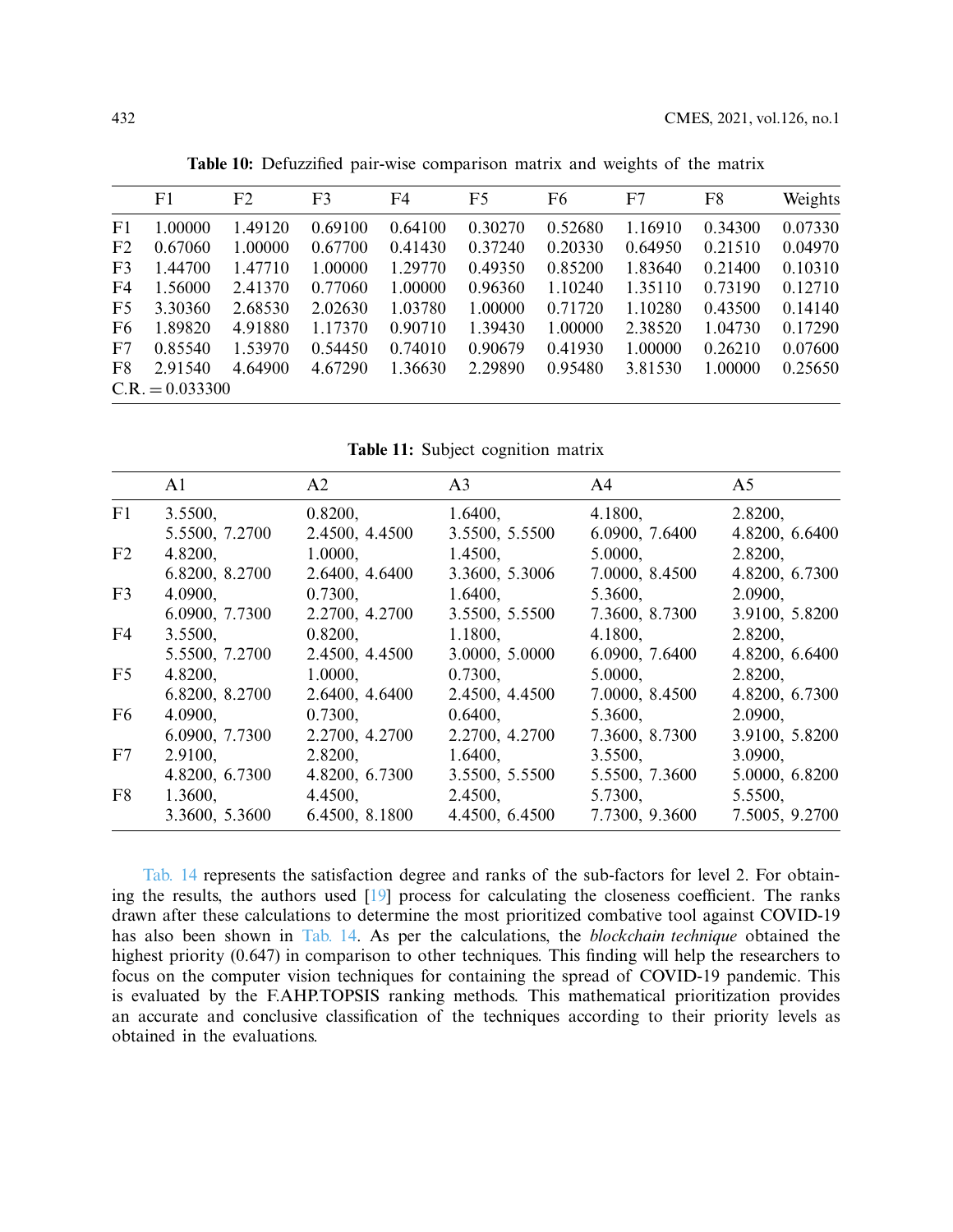|                | A1             | A2             | A <sub>3</sub> | A4             | A <sub>5</sub> |
|----------------|----------------|----------------|----------------|----------------|----------------|
| F1             | 0.5400,        | 0.5200,        | 0.2000,        | 0.2000,        | 0.4700,        |
|                | 0.7500, 0.9200 | 0.7400, 0.9200 | 0.4700, 0.7700 | 0.5000, 0.8000 | 0.6800, 0.8800 |
| F <sub>2</sub> | 0.5900,        | 0.6000,        | 0.4200,        | 0.3800,        | 0.6100,        |
|                | 0.8000, 0.9700 | 0.8100, 1.0000 | 0.6900, 0.9900 | 0.6600, 0.9600 | 0.8200, 0.9800 |
| F <sub>3</sub> | 0.5900,        | 0.4600,        | 0.2000,        | 0.2000,        | 0.5500,        |
|                | 0.8000, 0.9600 | 0.6800, 0.8800 | 0.4700, 0.7700 | 0.5000, 0.8000 | 0.7600, 0.9300 |
| F4             | 0.5400,        | 0.4600,        | 0.1800,        | 0.2000,        | 0.4700,        |
|                | 0.7500, 0.9300 | 0.6800, 0.8700 | 0.4500, 0.7400 | 0.5000, 0.8000 | 0.6800, 0.8700 |
| F <sub>5</sub> | 0.3000,        | 0.2600,        | 0.1600,        | 0.1200,        | 0.4300,        |
|                | 0.5700, 0.8300 | 0.5300, 0.8200 | 0.4200, 0.7200 | 0.3900, 0.6900 | 0.6400, 0.8600 |
| F <sub>6</sub> | 0.3000,        | 0.2600,        | 0.1600,        | 0.1200,        | 0.4300,        |
|                | 0.5700, 0.8300 | 0.5300, 0.8200 | 0.4200, 0.7200 | 0.3900, 0.6900 | 0.6400, 0.8600 |
| F7             | 0.3300,        | 0.4300,        | 0.2700,        | 0.2400,        | 0.3900,        |
|                | 0.5900, 0.8600 | 0.7200, 1.0000 | 0.5500, 0.8500 | 0.5300, 0.8200 | 0.6100, 0.8100 |
| F8             | 0.4300,        | 0.2700,        | 0.3300,        | 0.4300,        | 0.2700,        |
|                | 0.7200, 1.0000 | 0.5500, 0.8500 | 0.5900, 0.8600 | 0.7200, 1.0000 | 0.5500, 0.8500 |

<span id="page-14-0"></span>**Table 12:** Normalized fuzzy decision matrix

<span id="page-14-1"></span>**Table 13:** Normalized fuzzy weighted decision matrix

|             | A1               | A <sub>2</sub>   | A <sub>3</sub>   | A4               | A <sub>5</sub>   |
|-------------|------------------|------------------|------------------|------------------|------------------|
|             | F1 0.00100,      | 0.00100,         | 0.00100,         | 0.00200,         | 0.00100,         |
|             | 0.00500, 0.01900 | 0.00500, 0.01800 | 0.00400, 0.01700 | 0.00600, 0.02000 | 0.00500, 0.01900 |
| F2          | 0.00200,         | 0.00200,         | 0.00000,         | 0.00200,         | 0.00200,         |
|             | 0.00700, 0.02400 | 0.00700, 0.02500 | 0.00400, 0.01700 | 0.00800, 0.02500 | 0.00700, 0.02700 |
| F3          | 0.00500,         | 0.00100,         | 0.00000,         | 0.00200,         | 0.00200,         |
|             | 0.01600, 0.04800 | 0.00500, 0.01800 | 0.00200, 0.00900 | 0.00700, 0.02200 | 0.00700, 0.02400 |
| F4          | 0.00200,         | 0.00100,         | 0.00000,         | 0.00200,         | 0.00200,         |
|             | 0.01000, 0.03700 | 0.00500, 0.01800 | 0.00200, 0.00900 | 0.00900, 0.03000 | 0.01000, 0.03500 |
| F5          | 0.00100,         | 0.00300,         | 0.00400,         | 0.00300,         | 0.00300,         |
|             | 0.00500, 0.01900 | 0.01100, 0.03600 | 0.01400, 0.04400 | 0.01200, 0.04100 | 0.01200, 0.04100 |
| F6          | 0.00200,         | 0.00100,         | 0.00400,         | 0.00300,         | 0.00300,         |
|             | 0.00700, 0.02700 | 0.00500, 0.01800 | 0.01400, 0.04400 | 0.01200, 0.04200 | 0.01200, 0.04200 |
| F7          | 0.00200,         | 0.00300,         | 0.00100,         | 0.00200,         | 0.00200,         |
|             | 0.00700, 0.02400 | 0.01100, 0.03600 | 0.00600, 0.01900 | 0.00600, 0.02000 | 0.00600, 0.02000 |
| $_{\rm F8}$ | 0.00500,         | 0.00500,         | 0.00100,         | 0.00000,         | 0.00200,         |
|             | 0.01600, 0.04800 | 0.01600, 0.04900 | 0.00500, 0.01800 | 0.00200, 0.00900 | 0.00700, 0.02200 |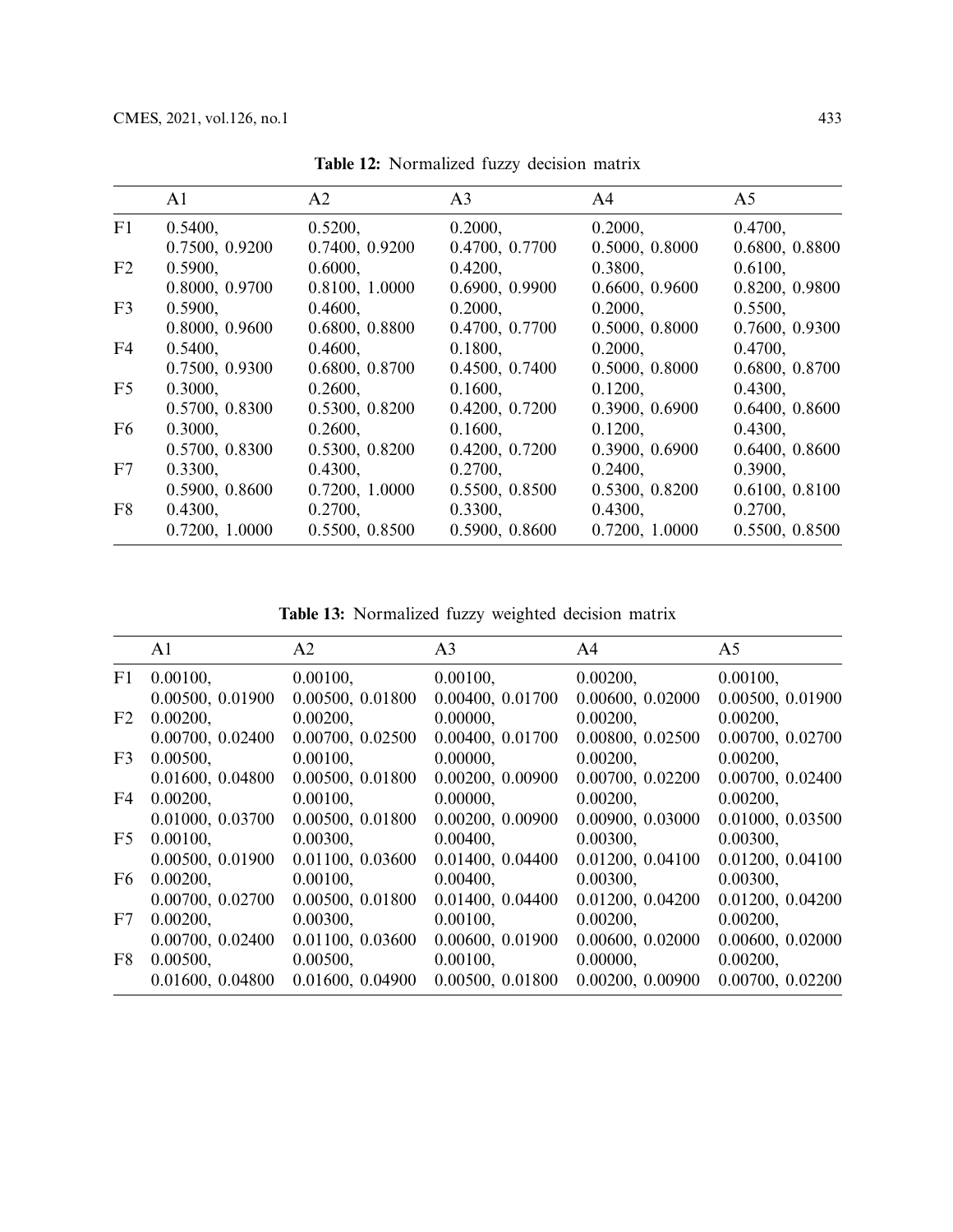| Alternatives            |    | $d^{+i}$ | $d^{-1}$ | Gap degree<br>of $CC^{+1}$ | Satisfaction<br>degree of $CC^{-1}$ | Ranks |
|-------------------------|----|----------|----------|----------------------------|-------------------------------------|-------|
| Cloud                   | Αl | 0.045000 | 0.036000 | 0.256000                   | 0.527000                            |       |
| Face recognition        | A2 | 0.451000 | 0.054000 | 0.565000                   | 0.467000                            | 3     |
| Big-data                | A3 | 0.045000 | 0.054000 | 0.612000                   | 0.387000                            | 5     |
| Block-chain             | A4 | 0.056000 | 0.036000 | 0.356000                   | 0.647000                            |       |
| Artificial intelligence | A5 | 0.045000 | 0.045000 | 0.575000                   | 0.434000                            | 4     |

<span id="page-15-0"></span>**Table 14:** Closeness coefficient and ranking of the techniques

# **8 Discussion**

The primary finding of this portrayal and exploratory investigation of the initial 2,75,905 instances of COVID-19 found in Saudi Arabia in the 5 months from the main acknowledgment of the episode of pneumonia with obscure etiology on 2 March 2020 till July 31, 2020, is that the novel Coronavirus (COVID-19) is highly infectious.

In this study, we have calculated the growth rate of 13 severely affected countries including Saudi Arabia. We also calculated the fatality rate of countries and observed that with the total number of 3130 deaths, the fatality rate in Saudi Arabia is very low (1.1%) in comparison to other countries. The first context described the confirmed cases and calculated the growth rate from starting to 31 July. The second scenario calculated the growth rate of Coronavirus from 1–31st July. The number of confirmed cases recovered cases and fatality (*Region-wise*) were calculated by [Eq. \(1\).](#page-3-0) As per our analysis, with reference to the graph in [Fig. 3,](#page-5-1) the spread of COVID-19 was average till the 30th April. In May and June, the graph towers are increasing day-by-day. After the 30th of June, the graph tower again comes under control. On some days, the number of recovered cases was greater than the infected cases because of the high changes and recombination rates. We selected the factors that are influencing the spread of the COVID-19 pandemic as well as the computer science techniques that are currently in use to contain the spread of the pandemic. After formulating a list of criteria, we designed a *three-level hierarchy* based on the factors and computer science combat techniques. Level 0 shows the goal of the model, and level 2 shows the criteria of the model. In the criteria, the authors applied the Fuzzy-AHP-TOPSIS prioritization technique and found that the *block-chain technique* attains the top priority. This study gives significant knowledge into a few pivotal open inquiries on this pestilence and how to plan procedures so as to control the virus spread viably.

#### **9 Conclusion**

This study analyzed 275,905 confirmed cases of the pandemic in Saudi Arabia till 31 July 2020. The growth rate of the confirmed cases, fatality rate and the recovery rate were also formulated. Furthermore, the study also details the impact of Coronavirus on the economy, environment & health. This analysis underlines the efforts that need to be intensified for controlling the rapid spread of the COVID-19. We have executed the forecasting model on the confirmed cases and predicted the cases for the next two months. The projections point out that the count of the cases could decline from 30,000 to 20,000 by the end of August and September. Similarly, after the model was executed on the number of death cases, the prediction was that the death toll could reach up to 5000 by September end. The authors specifically selected the criteria and the goal based on the factors that affect the COVID-19 and techniques in use. Based on the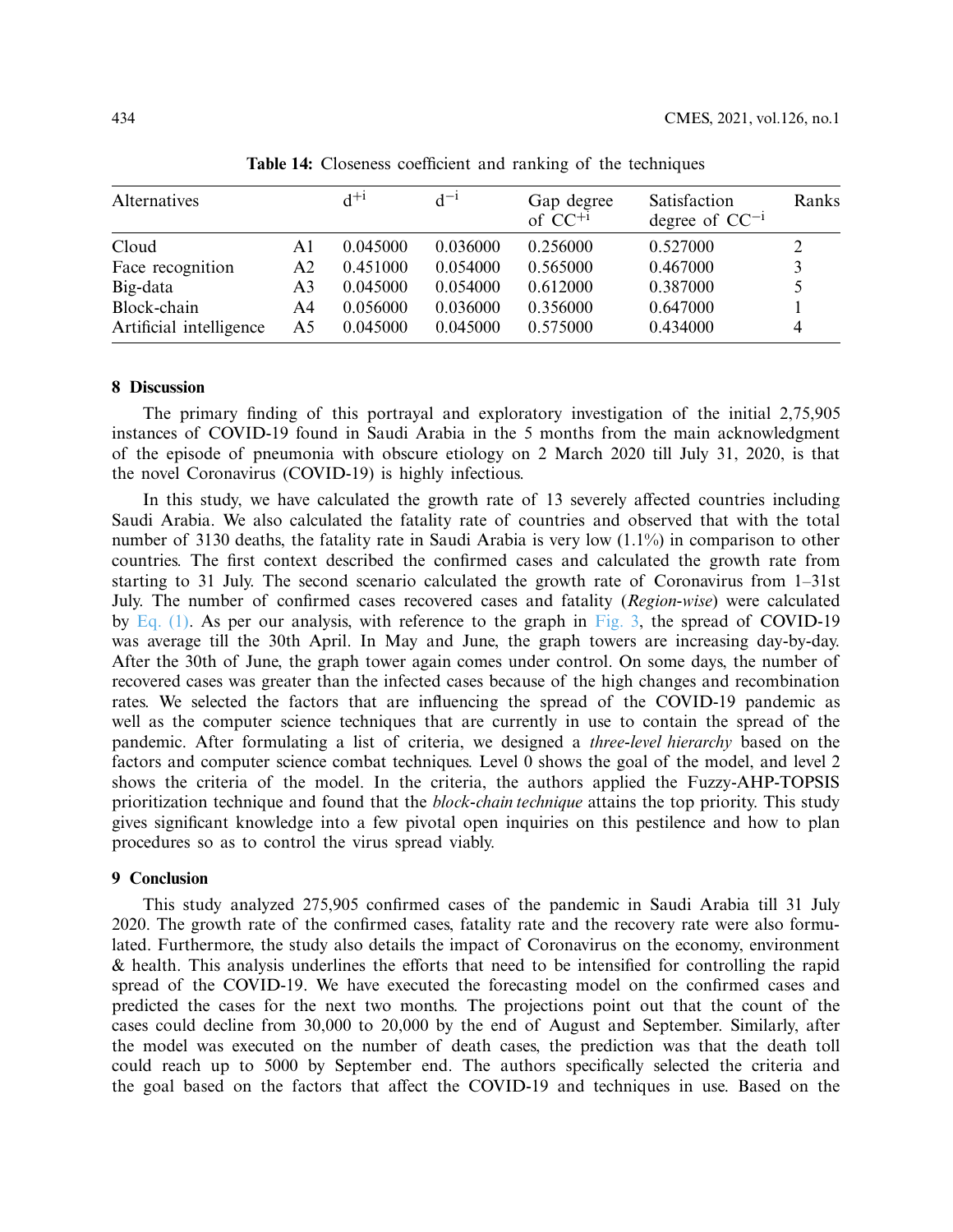choice of the criteria, a three-level hierarchy model was designed. The model was instrumental in prioritization of the techniques. F.AHP.TOPSIS methodology was used to accord ranks to techniques. After calculation, the ranking order for the different techniques/ tools to contain COVID-19 was:  $A4 > A1 > A2 > A5 > A3$ . This means that the *block-chain technique* obtained the 1st rank or the highest priority, and *big data technique* obtained the lowest priority. In addition to this, another novel premise in the present study has been to underline the side effects of the few preventive means suggested to contain the spread of the pandemic. For instance, the use of hand wash/sanitizer and masks are also detrimental to human health and pose a threat to the environment as well. Our study seeks to be an accurate reference point for the strategists working on countermeasures to contain the impact of COVID-19. However, one limitation that can be cited in this regard is that the study's analysis is solely guided by the data availed for the time frame specified in the study.

**Funding Statement:** The authors received no specific funding for this study.

**Conflicts of Interest:** The authors declare that they have no conflicts of interest to report regarding the present study.

# **References**

- <span id="page-16-0"></span>1. Wuhan Municipal Health Commission (2020). *Report of clustering pneumonia of unknown aetiology in Wuhan City*. Wuhan, China: Wuhan Municipal Health Commission. [http://wjw.wuhan.gov.cn/front/web/](http://wjw.wuhan.gov.cn/front/web/showDetail/2019123108989) [showDetail/2019123108989.](http://wjw.wuhan.gov.cn/front/web/showDetail/2019123108989)
- <span id="page-16-1"></span>2. World Health Organization (2020). *Novel coronavirus-China*. Geneva, Switzerland: World Health Organization. [https://www.who.int/csr/don/12-January-2020-noval coronavirus-china/en/.](https://www.who.int/csr/don/12-January-2020-noval coronavirus-china/en/)
- <span id="page-16-2"></span>3. Chan, J., Kok, K., Zhu, Z., Chu, H., To, K. et al. (2020). Genomic characterization of the 2019 novel humanpathogenic coronavirus isolated from a patient with atypical pneumonia after visiting Wuhan. *Emerging Microbes & Infections, 9(1),* 221–236. DOI [10.1080/22221751.2020.1719902.](http://dx.doi.org/10.1080/22221751.2020.1719902)
- <span id="page-16-3"></span>4. Team, N. C. (2020). The epidemiological characteristics of an outbreak of 2019 novel coronavirus diseases (COVID-19) in China. *ZhongHua Liu Xing Bing Xue Za Zhi = ZhongHua Liuxingbingxue Zazhi, 41(2),* 145–151.
- <span id="page-16-4"></span>5. RIYADH, March 2 (Xinhua) (2020). Saudi Arabia registered on Monday the first novel coronavirus case, the Saudi Press Agency reported. [Xinhuant.com/English/2020-03/03/c\\_138836749.htm.](Xinhuant.com/English/2020-03/03/c_138836749.htm)
- <span id="page-16-5"></span>6. Aljazeera (2020). Coronavirus Pandemic, Saudi Arabia reports first coronavirus death. [https://www.](https://www.aljazeera.com/news/2020/3/24/saudi-arabia-reports-first-coronavirus-death) [aljazeera.com/news/2020/3/24/saudi-arabia-reports-first-coronavirus-death.](https://www.aljazeera.com/news/2020/3/24/saudi-arabia-reports-first-coronavirus-death)
- <span id="page-16-6"></span>7. Manjunath, B. S. (2020). COVID-19: 8 ways in which technology helps pandemic management. The Economic Times-India. [https://cio.economictimes.indiatimes.com/news/next-gen-technologies/covid-19-8](https://cio.economictimes.indiatimes.com/news/next-gen-technologies/covid-19-8-ways-in-which-technology-helps-pandemic-management/75139759) [ways-in-which-technology-helps-pandemic-management/75139759.](https://cio.economictimes.indiatimes.com/news/next-gen-technologies/covid-19-8-ways-in-which-technology-helps-pandemic-management/75139759)
- <span id="page-16-7"></span>8. COVID 19 Dashboard: Saudi Arabia (2020). Ministry of Health, Kingdom of Saudi Arabia. [Covid19.mod.gov.sa.](Covid19.mod.gov.sa)
- <span id="page-16-8"></span>9. WorldOMeter (2020). Reported Cases and Deaths by Country, Territory, or Conveyance. [https://www.](https://www.worldometers.info/coronavirus/#countries) [worldometers.info/coronavirus/#countries.](https://www.worldometers.info/coronavirus/#countries)
- <span id="page-16-9"></span>10. International Policy Digest (2020). How COVID-19 Will Impact Saudi Arabia's Patronage-Based Economy. [https://intpolicydigest.org/2020/04/27/how-covid-19-will-impact-saudi-arabia-s-patronage-based-economy/.](https://intpolicydigest.org/2020/04/27/how-covid-19-will-impact-saudi-arabia-s-patronage-based-economy/)
- <span id="page-16-10"></span>11. BBC News Services (2020). Saudi Arabia Triples VAT to Support Coronavirus—Hit Economy. [https://www.bbc.com/news/business-52612785.](https://www.bbc.com/news/business-52612785)
- <span id="page-16-11"></span>12. Statista (2020). Global Oil Demand Outbreak. [https://www.statista.com/statistics/332291/global-oil](https://www.statista.com/statistics/332291/global-oil-demand-outlook-following-covid-19/)[demand-outlook-following-covid-19/.](https://www.statista.com/statistics/332291/global-oil-demand-outlook-following-covid-19/)